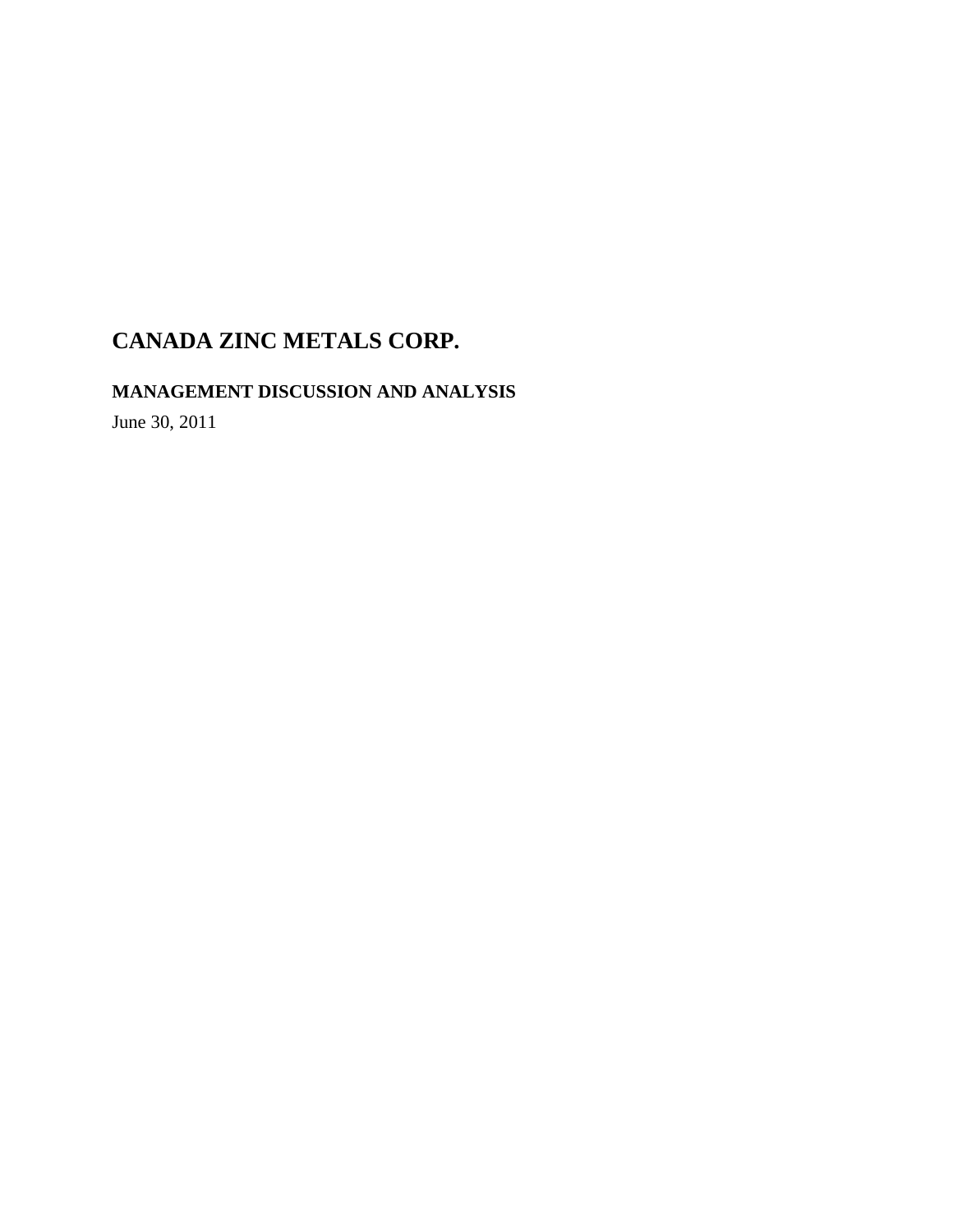Management Discussion and Analysis, page 1 June 30, 2011

# **1.1 Date**

This Management Discussion and Analysis ("MD&A") of Canada Zinc Metals Corp. ("Canada Zinc Metals" or the "Company") has been prepared by management as of October 26, 2011 and should be read in conjunction with the audited consolidated financial statements and related notes thereto of the Company for the years ended June 30, 2011 and 2010, which were prepared in accordance with Canadian generally accepted accounting principles.

The Company is presently a "Venture Issuer", as defined in NI 51-102.

This MD&A may contain "forward-looking statements" which reflect the Company's current expectations regarding the future results of operations, performance and achievements of the issuer, including potential business or mineral property acquisitions and negotiation and closing of future financings. The issuer has tried, wherever possible, to identify these forward-looking statements by, among other things, using words such as "anticipate," "believe," "estimate," "expect" and similar expressions. The statements reflect the current beliefs of the management of the Company, and are based on currently available information. Accordingly, these statements are subject to known and unknown risks, uncertainties and other factors, which could cause the actual results, performance, or achievements of the Issuer to differ materially from those expressed in, or implied by, these statements.

The Company undertakes no obligation to publicly update or review the forward-looking statements whether as a result of new information, future events or otherwise.

Historical results of operations and trends that may be inferred from the following discussions and analysis may not necessarily indicate future results from operations.

# **1.2 Overall Performance**

The Company was incorporated under the laws of the Province of British Columbia on February 10, 1988. The Company operates in one business segment, that being the exploration and development of mineral properties in Canada.

As at the date hereof, the Company has mining interests in properties located in British Columbia..

# **Akie Property, Kechika Trough District, BC (zinc, lead, silver)**

The Company holds a 100% interest in the Akie Property, which is located approximately 260 kilometers north-northwest of the town of Mackenzie in northeastern British Columbia.

The Akie zinc-lead property is situated within the southern-most part (Kechika Trough) of the regionally extensive Paleozoic Selwyn Basin, one of the most prolific sedimentary basins in the world for the occurrence of SEDEX zinc-leadsilver and stratiform barite deposits.

Drilling on the Akie property by Inmet Mining Corporation during the period 1994 to 1996 and by Canada Zinc since 2005 has identified a significant body of baritic-zinc-lead sedimentary exhalative (SEDEX) mineralization named the Cardiac Creek deposit. The deposit is hosted by variably siliceous, fine grained clastic rocks of the Middle to Late Devonian 'Gunsteel' Formation.

In the spring of 2008 the Company engaged Rob Sim and Donald G. MacIntyre to evaluate, calculate and produce a 43-101 compliant resource figure on the Cardiac Creek deposit. This technical report entitled "Geology, Diamond Drilling and Preliminary Resource Estimation, Akie Zinc-Lead-Silver Property, Northeast British Columbia, Canada", which can be found on SEDAR [\(www.sedar.com](http://www.sedar.com) ), outlined a resource figure of 23.595Mt grading 7.60% zinc, 1.50% lead, and 13.0g/t silver.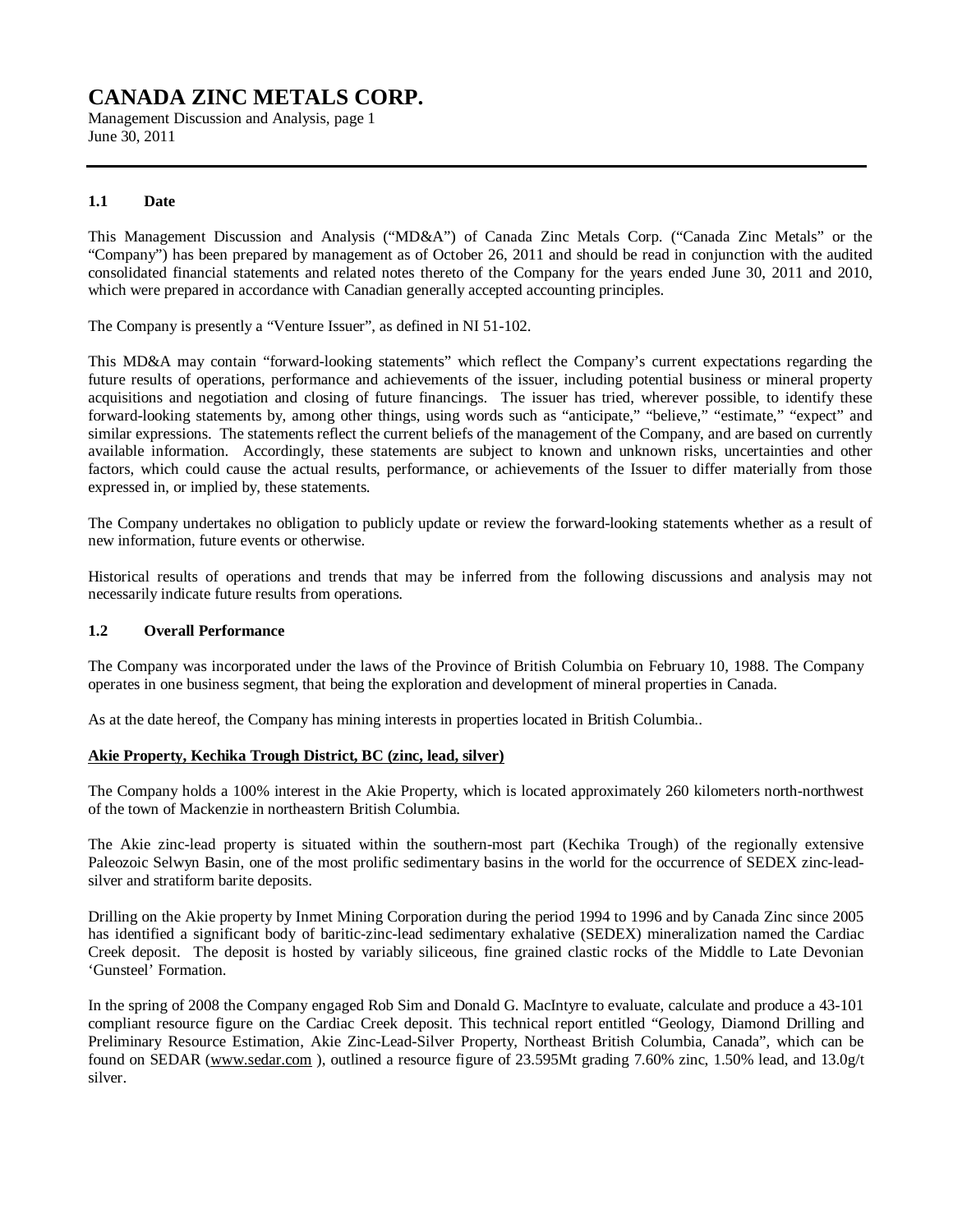Management Discussion and Analysis, page 2 June 30, 2011

# **2011 Diamond Drill Program – Akie Property**

The 2011 diamond drilling program commenced in early June as part of Canada Zinc Metals' exploration program on the Akie property and the regional properties; Pie, and Mt. Alcock. The objectives of this year's drilling program was focused on several targets located on the Akie property including the Cardiac Creek deposit, the NW Extension, the North Lead Anomaly and the SE Extension.

A total of 6,028.39 metres of drilling was completed in 15 drill holes. A total of 12 drill holes (5,667.81 metres) reached their intended target depths while 3 (360.58 metres) were abandoned due to poor ground conditions or excessive drill hole deviation. At the time of writing, exploration results are still pending due to an extensive backlog at Acme Analytical Laboratories.

# *SE Extension*

The first drill hole of the 2011 exploration program focused on the SE extension target, utilizing the recently constructed lower access road. The SE extension drilling was a follow-up to early spring 2011 geotechnical drill holes completed along the road. They were designed for engineering purposes but managed to intercept the favorable Gunsteel Formation shale containing interlaminated sulphide bands similar to the Cardiac Creek mineralization found some 850m to the NW. A single drill hole A-11-86 totaling 505.06 metres was completed on the SE Extension and core logging has indicated the presence of both distal and proximal pyrite facies style mineralization. The distal and proximal pyrite facies mineralization are present at the Cardiac Creek zone and are generally a precursor to high grade zinc mineralization at depth.

# *NW Extension*

Early in the exploration program drilling focused on the NW Extension target with 5 drill holes completed totaling 1,708.72 metres. The program was designed to follow-up on significant drill intersections from 2010. This included Cardiac Creek style zinc-lead-silver mineralization in hole A-10-69 and a unique sulphide zinc-nickel enriched zone intersected in drill hole A-10-72 that is also anomalous in gold, lead, copper and other elements. This interval appears to be similar in character to the zinc-lead-PGE (platinum group element) mineralization of the Nick Deposit in the Yukon.

# *Cardiac Creek Zone*

The second half of the diamond drilling program was dominated by drilling along the SE edge of the Cardiac Creek deposit with the intent to expand the deposit both up and down-dip and along strike on approximate 100 metre spacing from existing resource drill holes. To this effect, a total of 3,454.62 metres of drilling was completed in 6 drill holes (A-11-92, A-11-93, A-11-95, A-11-96, A-11-98, A-11-99). All drill holes successfully intersected the Cardiac Creek zone over variable downhole thicknesses ranging from 5 to greater than 20 metres. Two drill holes, A-11-94 and A-11-97, totaling 261.52 metres were abandoned due to excessive deviation. All results are pending from the drilling conducted on the Cardiac Creek deposit.

# *GPS Showing & North Lead Anomaly*

The final drill hole of the 2011 diamond drilling program targeted a massive bedded barite occurrence known as the GPS showing located along the western edges of the Akie property. Drilling was abandoned at a depth of 99 metres of a planned 275 metres due to unexpected extremely poor ground conditions. The target showing is hosted in a panel of recently interpreted prospective Gunsteel Formation stratigraphy located directly along strike from the Cirque Deposit, located on the adjacent Cirque property owned by Teck Resources Ltd.. This showing remains a viable drill target for future exploration. The ground conditions resulting in the abandonment of the drill hole will be assessed to determine the best method of drilling for future exploration programs.

# **2010 and 2011 Geotechnical Program – Akie Property**

Two short technical programs were completed in October 2010 and April 2011. The late 2010 program focused on several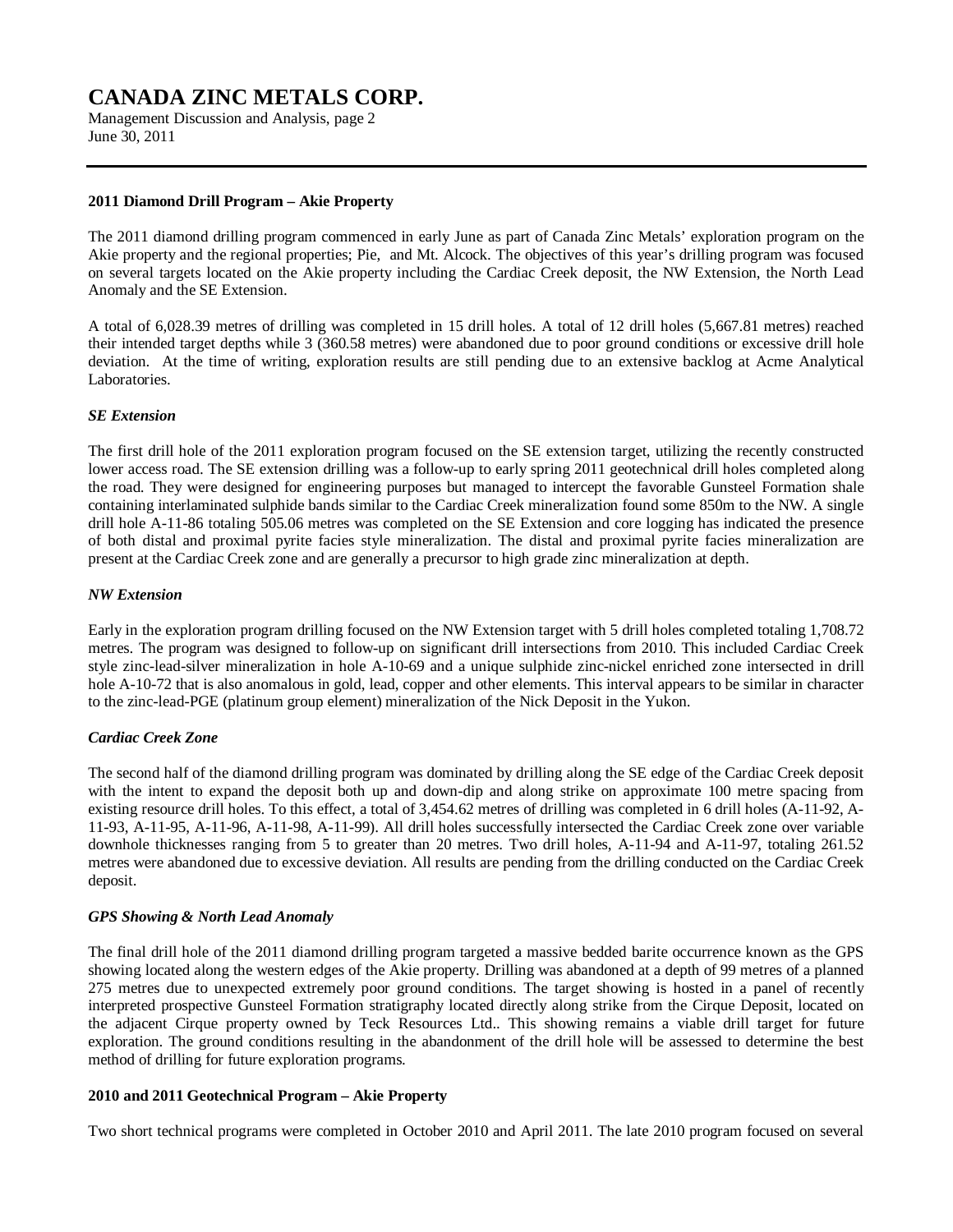Management Discussion and Analysis, page 3 June 30, 2011

key sites near the Cardiac Creek deposit gathering engineering data in support of planned underground development to facilitate diamond drilling. Geotechnical engineering assessments were completed at the planned waste rock dump site and along the access to the planned portal. A portion of the lower access road was constructed to provide tracked access for a drill and an excavator. Preliminary engineering designs were prepared for the portal, decline, laydown area, dump site, settling pond and lower access.

The 2011 spring program involved completion of the access trail to the proposed portal site and additional technical drilling (geotechnical and hydrogeological). The field data provided a basis for detailed engineering and environmental design criteria for final designs for a waste rock dump, access road, portal and underground decline. The final designs were submitted to the BC government for approval.

Underground drilling is essentially unaffected by weather and will allow year-round operations. Planned development will initially be confined in the footwall of the deposit. Additional development would allow for a possible bulk ore sample to be taken providing data for pilot plant test work and marketability studies.

During access construction the surface expression of the Cardiac Creek zone was exposed. Preliminary mapping and sampling of the zone was completed during the summer exploration program. Of the two holes drilled along the access trail, Drill Hole A-11-85, located approximately 825m along strike from the deposit, intersected the Cardiac Creek zone 30 metres below surface from 60.40 metres to 83.40 metres (down hole depth). The interval of interest consisted primarily of interbedded sulphide and shale characteristic of proximal facies mineralization (thickly bedded pyrite +/- nodular barite) with minor sphalerite. Individual sulphide beds are on the order of 10-40 cm thick with an aggregate thickness in excess of 10 meters. Detailed core logging and sampling of this drill holes was completed during the summer exploration program.

#### **Underground Development – Akie Property**

In August 2011, the Company received an underground drill permit from the BC government for the Akie project which will facilitate advanced exploration of the Cardiac Creek deposit.

The underground drill permit is valid for a period of three years and is the main construction permit required to build the surface and underground infrastructure required for a comprehensive diamond drill definition program on the Cardiac Creek deposit. The underground exploration program, as currently planned, is comprised of 1,600 metres of underground development and 16,000 metres of underground diamond drilling designed to upgrade the current 43-101 compliant inferred resource to the measured and indicated category. Drill cores from underground would also be used in a systematic metallurgical sampling program intended to ensure metallurgical sampling across the full spectrum of the deposit. Underground development would also provide important engineering data for future mine design.

The Company recently concluded the surface construction works tender process and it has been awarded to Falcon Contracting Ltd. of Prince George, BC.

The surface works contract includes tree clearing, grubbing and stripping of the planned underground portal site, preparation of the portal pad, construction of the waste rock dump site, and upgrade of the existing lower access road. This surface work is necessary in order to prepare for construction of the underground portal and exploration decline. This work is expected to be completed by November 2011.

The Company continues to examine underground tender bids and costs associated with underground development for exploration drilling.

#### **2010 Diamond Drill Program – Akie Property**

Objectives of the 2010 drilling program focused on two property scale targets, the NW Extension and North Lead Anomaly. Drilling the NW Extension tested the potential NW strike extension of the Cardiac Creek deposit within the prospective Gunsteel Formation shales while drilling on the North Lead Anomaly continued to explore its potential, located approximately 2km northwest along strike of the deposit. In addition to these targets, drilling continued to test the Cardiac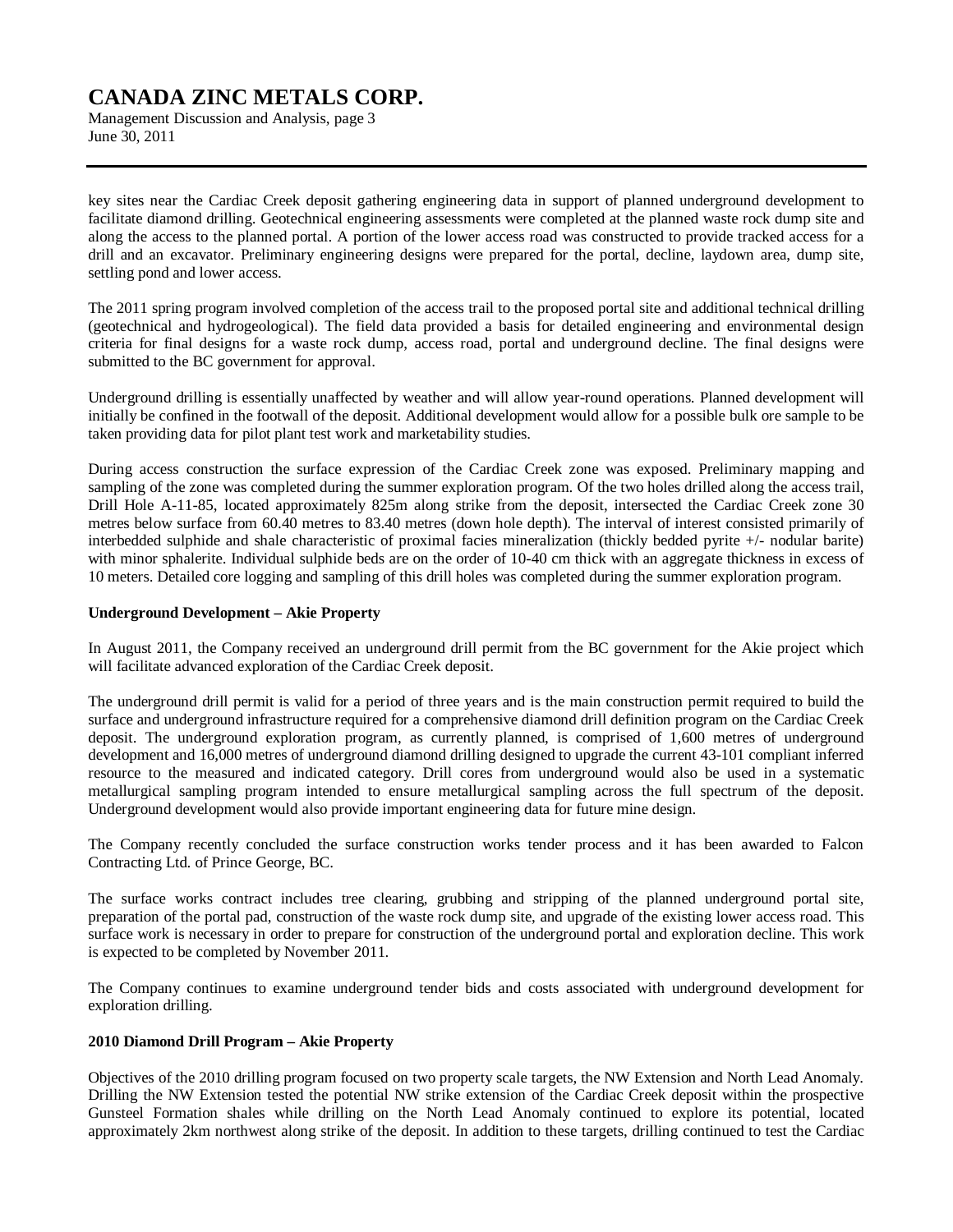Management Discussion and Analysis, page 4 June 30, 2011

# Creek deposit.

A total of 11 diamond drill holes (6,124.51 metres) were completed in 2010. Of these, 4 holes (1,464 metres) tested the NW Extension target while a further 4 holes (2,584.79 metres) continued to test the highly prospective North Lead Anomaly with the remaining 3 holes (2,075.72 metres) tested the Cardiac Creek deposit. All drill holes have intersected mineralized shales of the Gunsteel Formation, the primary host of the Cardiac Creek deposit. The sulphide mineralization occurs at the same stratigraphic horizon as the deposit.

# Highlights:

# *Cardiac Creek Deposit*

- 3 drill holes totaling 2,075.72 metres intersecting the following
- 9.82 metres of 7.69% zinc+lead and 9.67 g/t silver,
- 3.04 metres of 9.58% zinc+lead and 15.42g/t silver, and
- 12.53 metres of 12.42% zinc+lead and 18.72g/t silver.

# *NW Extension*

- 4 drill holes totaling 1,464 metres intersecting the following,
- Intersected Proximal style bedded pyrite mineralization 800 metres along strike from the Cardiac Creek deposit
- Discovery of new style of mineralization that included 1.17 metres of 2.69% zinc, 0.60% nickel and 4.4 g/t silver
- This new mineralization is anomalous in gold, lead, copper, molybdenum, antimony, phosphorus, vanadium, thallium and other elements

#### *North Lead Anomaly*

- 3 drill holes totaling 2,584.79 metres intersecting the following,
- Large intersections of bedded pyrite mineralization anomalous in zinc containing
- 2.02 metres of 1.52% zinc+lead and 5.4 g/t silver.
- Mineralization suggests the presence of another zinc rich sulphide system on the Akie property.

# *Cardiac Creek Deposit*

Three drill holes (2,075.72 metres) tested priority targets along the northwest edge and central area of the Cardiac Creek deposit, all encountering variable widths of Cardiac Creek style lead-zinc sulphide mineralization.

| Drill Hole | Width $(m)$ | Zinc $(\%)$ | Lead $(\%)$ | Silver $(g/t)$ | $\text{Zn+Pb}$ (%) |
|------------|-------------|-------------|-------------|----------------|--------------------|
| $A-10-73B$ | 22.79       | 8.34        | 1.69        | 16.03          | 10.03              |
| Including  | 12.53       | 10.30       | 2.12        | 18.72          | 12.42              |
| $A-10-74$  | 17.56       | 5.70        | 0.89        | 8.52           | 6.59               |
| Including  | 9.82        | 6.61        | 1.08        | 9.67           | 7.69               |
| $A-10-75$  | 6.65        | 5.89        | 1.10        | 10.78          | 6.99               |
| Including  | 3.04        | 8.08        | 1.50        | 15.42          | 9.58               |
| And        | 24.70       | 2.10        | 0.24        | 4.19           | 2.34               |

# *NW Extension Target*

Drilling on the NW Extension was designed to test the (NW) strike extent of the Cardiac Creek deposit. Four drill holes (A-10-69, A-10-69A, A-10-71, A-10-72) were completed on approximate 400 metre centers totaling 1,464 metres. All four drill holes intersected variable widths of laminated to thickly bedded pyrite mineralization interbedded with nodular to massive beds of barite and Gunsteel Formation shale. This mineralization occurs at the same stratigraphic position as the Cardiac Creek deposit. Results from three of these drill holes (A-10-69A, A-10-71, A-10-72) returned highly anomalous values of zinc ranging from >1000 ppm to >5000 ppm zinc. The fourth drill hole, A-10-69, intersected 18.47 metres of thickly bedded pyrite and minor sphalerite (zinc sulphide) of identical style and character as the Cardiac Creek deposit.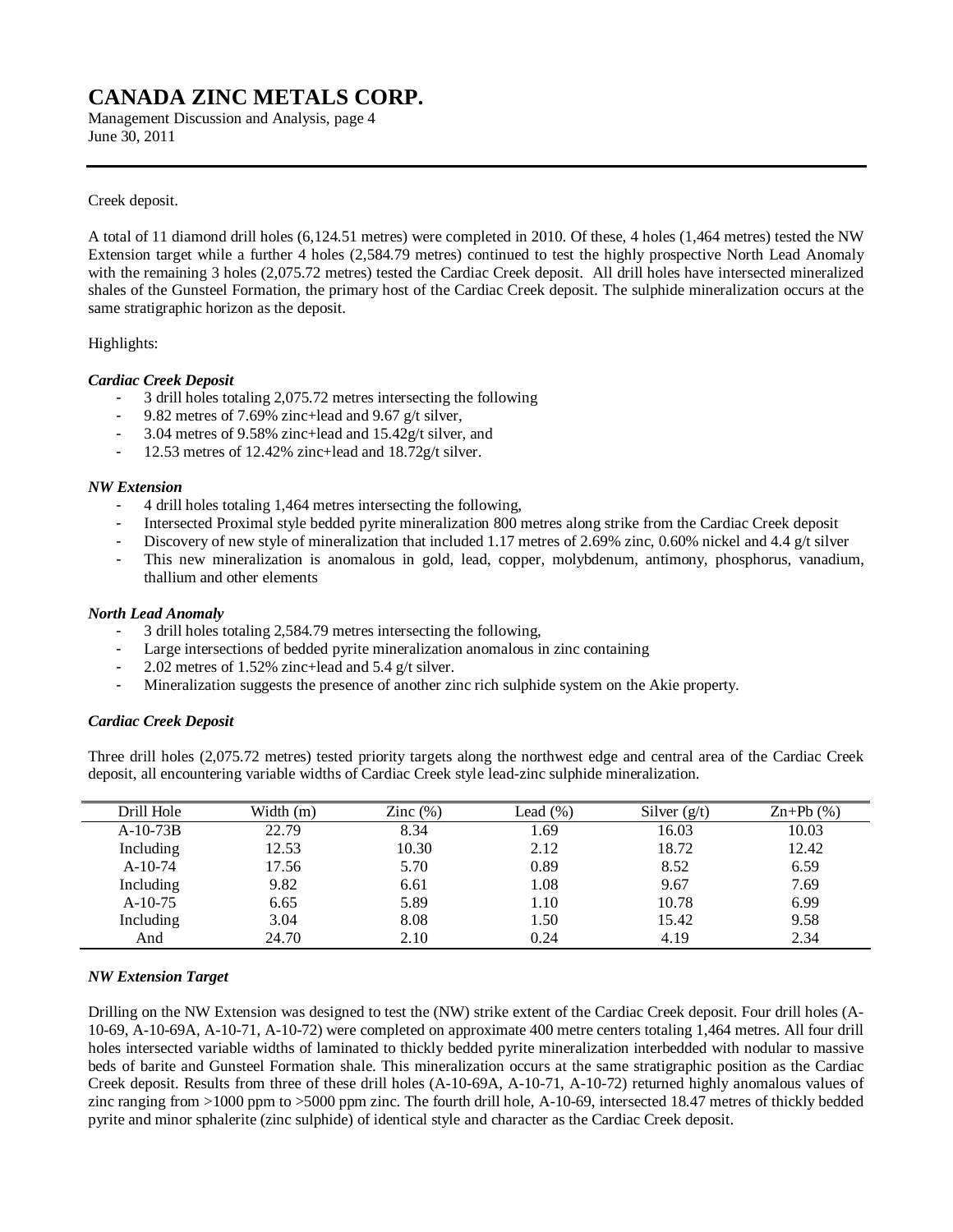Management Discussion and Analysis, page 5 June 30, 2011

In addition to the mineralization encountered within the Gunsteel Formation shales, drill hole A-10-72 also intersected a 1.17 metre wide sulphide-replaced section of interpreted debris flow. The sulphides are predominantly pyrite with crosscutting sphalerite stringers. The results of this interval are outlined in the table below.

| DRII<br><u>—</u><br>∟. | $\mathbf{r}$<br>L 11. | $\sim$ $\sim$<br>7N <sub>1</sub><br>$\frac{1}{2}$<br>ப | $\frac{9}{6}$ | $\sim$ $\sim$<br>$   -$<br>SIL<br>. .<br>Ğ |
|------------------------|-----------------------|--------------------------------------------------------|---------------|--------------------------------------------|
| $A-10-7$               | .                     | 69<br>$\sim$                                           | J.OU          | . .<br>т.-                                 |

This interval is also anomalous in gold, lead, copper, molybdenum, antimony, phosphorus, vanadium, thallium and other elements. This mineralization appears to be a unique occurrence within in the Kechika Trough. The character and elemental enrichment suggest possible similarities to the zinc-nickel-PGE mineralization of the Nick deposit in the Yukon.

The results from the NW Extension target are encouraging, indicating that mineralization of similar character and style exists approximately 800m along strike from the Cardiac Creek deposit and the possible discovery of a new style of mineralization.

# *North Lead Anomaly*

The drilling on the North Lead Anomaly continued to test the mineralization encountered in the 2008 Canada Zinc Metals and 1996 Inmet Mining drill holes. Four drill holes (A-10-67, A-10-68, A-10-70, and A-10-76) were completed totaling 2,584.79 metres. All drill holes intersected variable widths of thinly to thickly bedded pyrite mineralization with minor sphalerite (zinc sulphide) however, A-10-68 and A-10-76 intersect significant 125+ metre intervals of interbedded Gunsteel Formation shale and thickly bedded pyrite mineralization discovered 100 metres along strike, northwest of the 2008 drill holes. This mineralization occurs at the same stratigraphic position and is similar in character to that of the pyrite mineralization closely associated with the Cardiac Creek deposit.

Results from three of these drill holes (A-10-67, A-10-68, A-10-76) returned consistently highly anomalous zinc values ranging from >1000 ppm to >70000 ppm In addition to anomalous zinc values, drill hole A-10-68 included an interval of higher grade zinc outlined in the table below.

| $H$ $\Omega$ $F$<br>DRII        | WIDTH<br>'n | ZINC<br>$^{(0)}$ | $^{(0)}$ | $\sim$<br>SП<br>$\sigma$<br>к. | <b>D</b> h<br>(96)<br>$\overline{\phantom{a}}$<br>'n |
|---------------------------------|-------------|------------------|----------|--------------------------------|------------------------------------------------------|
| $\epsilon$<br>$\sim$<br>A-10-68 | 2.02        | $17\%$<br>. .    | 0.045    | ◡・─                            | $\sim$ $\sim$<br>1.JA                                |

The results from the North Lead Anomaly are extremely positive, suggesting that another Zn-rich sulphide system is present on the Akie property. An analysis of the drill hole data in conjunction with the geology, surface sampling and other pertinent geological data is underway in order to determine future drill targets on the Cardiac Creek deposit as well as the North Lead Anomaly and NW Extension targets.

The North Lead Anomaly was not drill tested during the 2011 exploration program. It remains a high priority target and will undergo further analysis of existing surface and drill data in order to determine where best to locate future drill holes.

# **Kechika Regional**

In addition to the Akie property, the Company controls a large contiguous group of claims, some 130 km long, which comprise the Kechika Regional project. These claims are underlain by similar geology to that at the Cardiac Creek deposit and the Cirque deposit. The Kechika project includes the 100% owned Mt. Alcock property, which has yielded a historic drill intercept of 8.8 metres grading 9.3% zinc+lead, numerous zinc-lead-barite occurrences, and several regional base metal anomalies.

The 2009 Kechika regional program was largely directed towards the Pie, Yuen Extension and Yuen claims that extend northwestward from the Akie Property for a distance of some 30 km. These properties encompass the highly prospective geological package(s) of Middle to Late Devonian fine grained sediments (Gunsteel Formation) and associated carbonate rocks that host both the Company's Cardiac Creek deposit and the nearby Cirque deposits owned by Teck Resources Ltd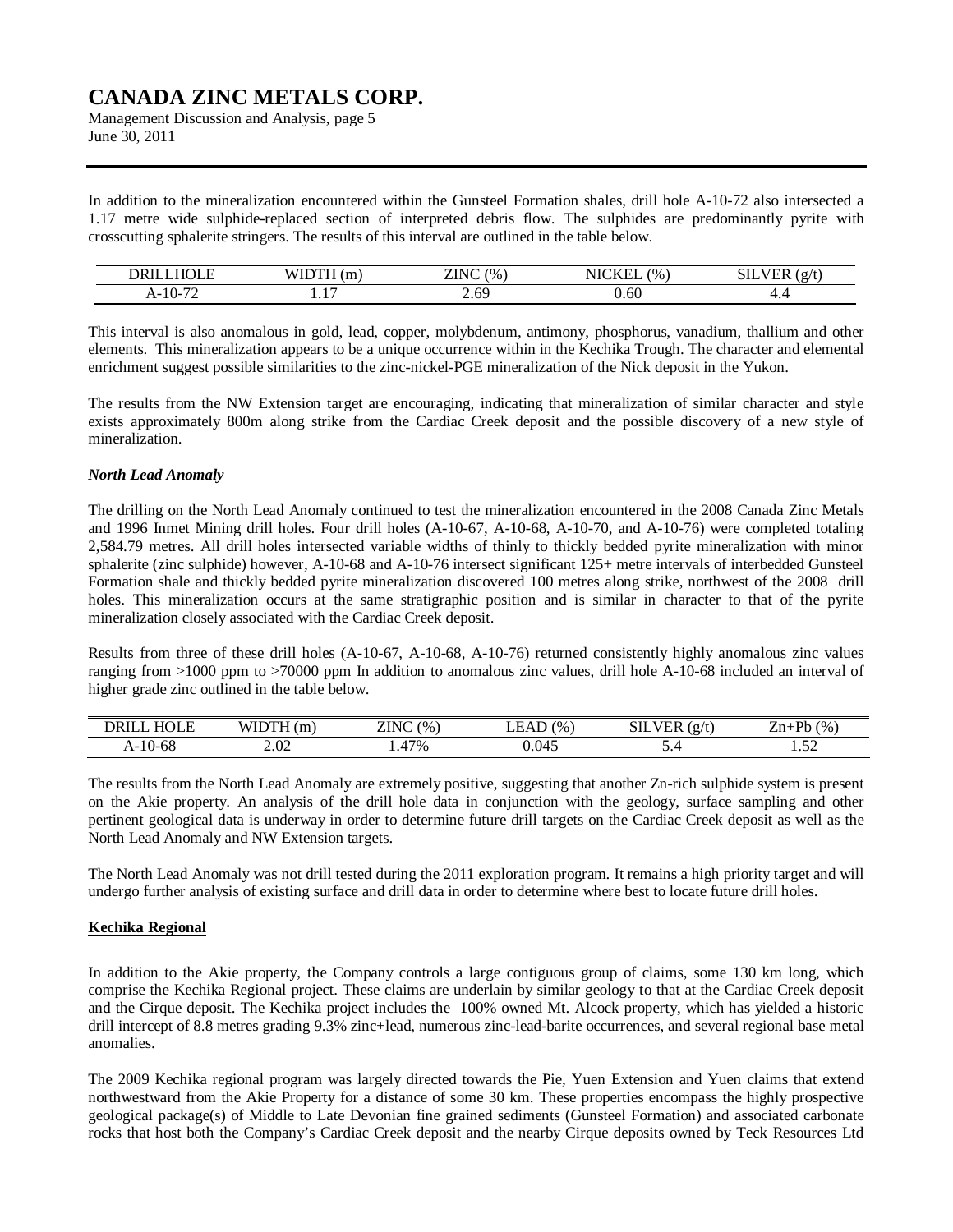Management Discussion and Analysis, page 6 June 30, 2011

and Korea Zinc. Exploration on the Pie property resulted in identification of two new, significant mineral occurrences and two distinct geochemical targets.

In the western part of the property, prospecting has identified a 70 metre long by 1.5 metre thick occurrence of bedded barite that is associated with iron seeps, silicification and a nearby outcrop of laminated pyrite (collectively referred to as the GPS Showing), all features consistent with SEDEX deposits. This area is along strike from the Cirque SEDEX zinclead deposit which is located 18.5 km to the northwest, and is underlain by black shales of the Gunsteel Formation. In addition, approximately 7 km to the northwest, anomalous zinc values have been obtained from a 1 km long cluster of silt (>3,000ppm), soil (>3,000ppm) and rock samples (>1,000ppm) in an area underlain by the same Gunsteel shales.

Prospecting in the central part of the Pie property has resulted in discovery of two outcrops, some 75 metres apart, hosting very distinctive veins of coarse grained, medium brown sphalerite, lesser galena, comb-structure quartz crystals, and very large (to >10 cm long) lath-like crystals of white barite within a hard, black, saccharoidal siliceous matrix (referred to as Black Silica Veins - "Breccia" Showing in previous news releases). Locally, the veins exhibit a breccia texture comprising vuggy, angular fragments, to +6 cm across, of white quartz, carbonate and sphalerite in a similar black matrix. These veins occur within limestone or at the contact between black shales and limestone and range in thickness from 30 cm to >1 metre. Channel sampling along the strike of the basal part of the vein exposed in the largest of the two outcrops has yielded an average zinc grade of 10.19%, with lead (highest individual sample grade – 27.81% zinc, 0.02% lead). Analytical data also indicate that the zinc mineralization is accompanied by copper values, up to 2,172 ppm. This general area of the Pie claims is characterized by the presence of numerous occurrences of galena, sphalerite and/or barite in either carbonate or in the immediate vicinity of the contact between carbonate and black shales. It is possible that the veins could be associated with a nearby, but as yet unrecognized, vent complex or feeder zone typical of a SEDEX environment.

Soil and rock sampling in an area of extensive iron seeps and gossan development in the eastern part of the Pie property, approximately 4 km to the southeast of the aforementioned black silica veins, has returned highly anomalous values of zinc and other metals, the maximums (minimums) reported being >10,000 ppm (5,718) zinc, 9,711 ppm (1442) nickel, 1,384 ppm (66.3) cobalt, 623 ppm (82.98) molybdenum and >10,000 ppm (2,437) manganese. These oxidized features can be traced for several kilometers; field evidence suggests that the underlying rocks may be black shale or limestone, which elsewhere in this area has been noted to host local sphalerite and galena mineralization in veinlets and fractures.

# **2011 Regional Exploration**

The Pie and the Mt. Alcock properties were primary targets of the 2011 regional exploration program conducted on the Kechika group of properties. Work focused on the prospective black shales of West Pie; the nickel-in-rock anomalies of East Pie; and evaluation of the historical work conducted on the Mt Alcock property.

Mapping of the West Pie property has been completed. This work has defined a significant panel of interpreted prospective Gunsteel Formation shale encompassing 8 kilometers of strike length. A comprehensive 14.9 line kilometer soil sampling program has been completed across this panel, with a total of 317 samples taken at 50 metre spaced intervals, along 400 metre spaced lines. In addition, nodular barite occurrences have been discovered within this panel, indicating the presence of exhalative activity in the area. Channel sampling, using a portable rock saw, has been completed on these occurrences. It is important to note that the interpreted Gunsteel shales present at the West Pie property, which also host the GPS bedded barite showing, are situated directly along strike from the Cirque deposit. Additional prospecting, mapping and select soil sampling have been carried out in the vicinity of the nickel-in-rock anomalies of East Pie in an attempt to discover the source of these anomalies.

Work on the Mt. Alcock property included a property-scale silt sampling program designed to provide geochemical information from key drainages, infill and extension soil sampling with a total of 259 samples taken at 50m spaced intervals along 400m spaced lines, and an evaluation of the historical drill core for due diligence purposes. An effort has been taken to preserve the remaining historical drill core from further deterioration. The 100% owned Mt. Alcock property has yielded a historic drill intercept of 8.8 metres grading 9.3% zinc+lead and 1.2 oz per ton silver.

Analytical results from the regional exploration program are pending.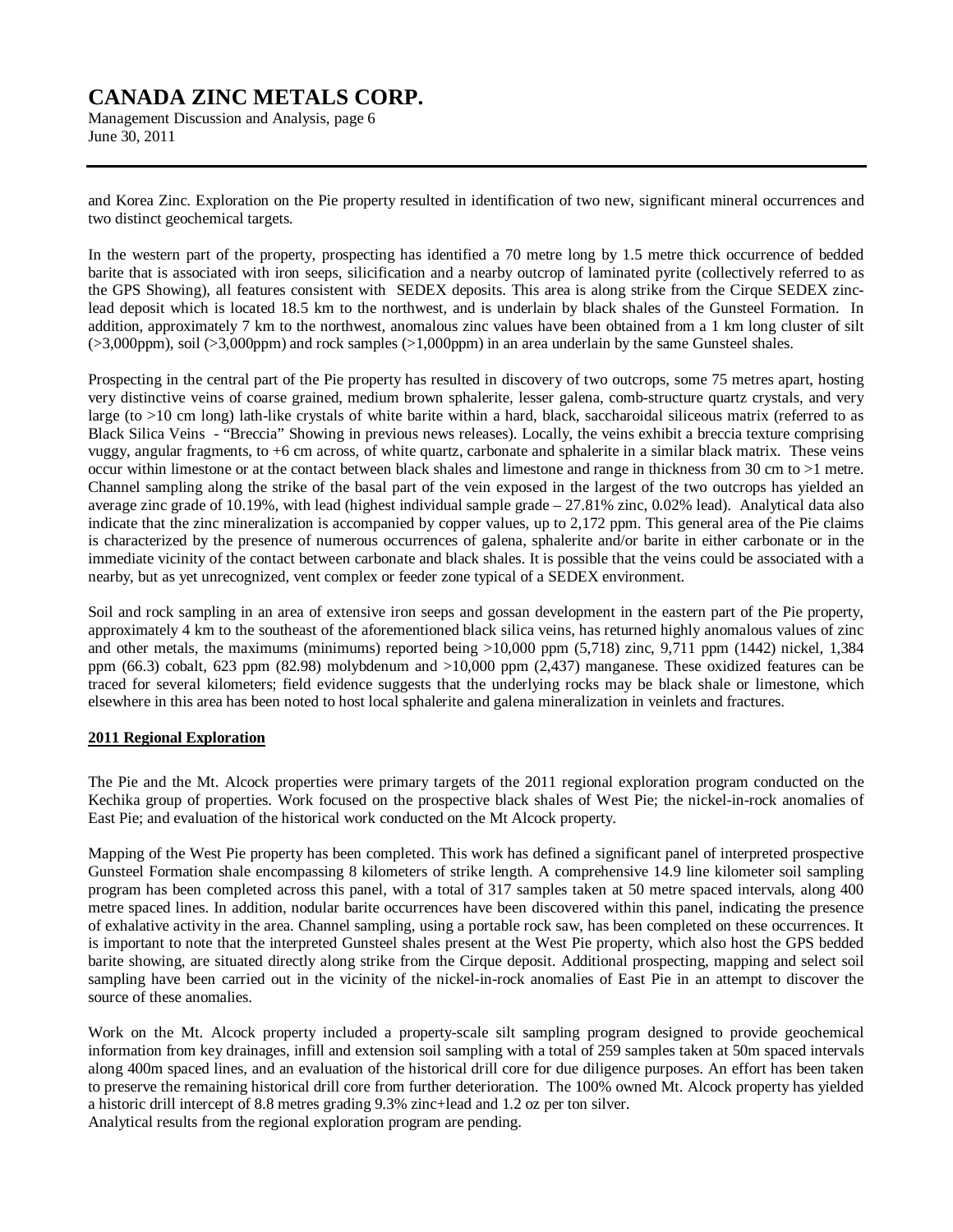Management Discussion and Analysis, page 7 June 30, 2011

# **DA Property, Northwest Territories**

On August 1, 2006, the Company entered into a joint venture agreement where by the Company holds 8.2% undivided interest in the mineral claims and three mineral leases, the latter subject to a 10% underlying NPI, a 5% GOR and a 5% NSR. Pursuant to an amended and restated Mineral Property Option Agreement, dated August 30, 1998, the Company has the option to reduce the GOR and NSR interests to 2.25% and 2%, respectively, and eliminate entirely the NPI by completing certain share issuances and cash payments to the original property owner within 90 days of a production decision. The other joint venture participants are Shear Minerals Ltd. (58.2%), the project operator, International Samuel Exploration Corp. (25.4%) and New World Resources Inc. (8.2%).

During the year ended June 30, 2011, the Company wrote-off the carrying amount of \$221,560 related to the DA Properties as the Company has no further exploration plans for these properties in the foreseeable future.

#### **Summary of exploration expenditures incurred on various properties:**

|                                    | <b>Akie Property</b> |            |              | Kechika<br><b>Regional</b> | DA           | <b>Total</b>     |
|------------------------------------|----------------------|------------|--------------|----------------------------|--------------|------------------|
| <b>Acquisition Costs:</b>          |                      |            |              |                            |              |                  |
| Balance, June 30, 2009             | \$                   | 24,173,329 | $\mathbb{S}$ | 328,432                    | \$<br>71,535 | \$<br>24,573,296 |
| <b>Additions</b>                   |                      | 2,000      |              |                            |              | 2,000            |
| Balance, June 30, 2010             |                      | 24,175,329 |              | 328,432                    | 71,535       | 24,575,296       |
| <b>Additions</b>                   |                      |            |              | 348                        |              | 348              |
| Write-off                          |                      |            |              |                            | (71, 535)    | (71, 535)        |
| Balance, June 30, 2011             |                      | 24,175,329 |              | 328,780                    |              | 24,504,109       |
| <b>Deferred Exploration Costs:</b> |                      |            |              |                            |              |                  |
| Balance, June 30, 2009             |                      | 25,695,058 |              | 702,512                    | 150,025      | 26,547,595       |
| Additions:                         |                      |            |              |                            |              |                  |
| Geological consulting              |                      | 495,362    |              | 220,047                    |              | 715,409          |
| Camp operating                     |                      | 188,715    |              | 249,974                    |              | 438,689          |
| Drilling                           |                      | 487,282    |              |                            |              | 487,282          |
| Community consultations            |                      | 159,069    |              |                            |              | 159,069          |
| <b>Environmental studies</b>       |                      | 109,072    |              |                            |              | 109,072          |
| Metallurgical analysis             |                      | 52,200     |              |                            |              | 52,200           |
| Road and transportation            |                      | 21,958     |              |                            |              | 21,958           |
| Less:                              |                      |            |              |                            |              |                  |
| Write-off of camp equipment        |                      | (5,843)    |              |                            |              | (5, 843)         |
| <b>METC (2008)</b>                 |                      | (921,063)  |              |                            |              | (921,063)        |
| Balance, June 30, 2010             |                      | 26,281,810 |              | 1,172,533                  | 150,025      | 27,604,368       |
| Balance, June 30, 2010             |                      | 26,281,810 |              | 1,172,533                  | 150,025      | 27,604,368       |
| Surface drilling program:          |                      |            |              |                            |              |                  |
| Camp equipment                     |                      | 102,738    |              |                            |              | 102,738          |
| Camp operating                     |                      | 180,951    |              |                            |              | 180,951          |
| Drilling                           |                      | 4,838,253  |              | 15,033                     |              | 4,853,286        |
| Geology                            |                      | 182,085    |              | 16,193                     |              | 198,278          |
| Work assessment fees               |                      | 72,336     |              | 18,284                     |              | 90,620           |
| Total surface drilling             |                      | 5,376,363  |              | 49,510                     | $\equiv$     | 5,425,873        |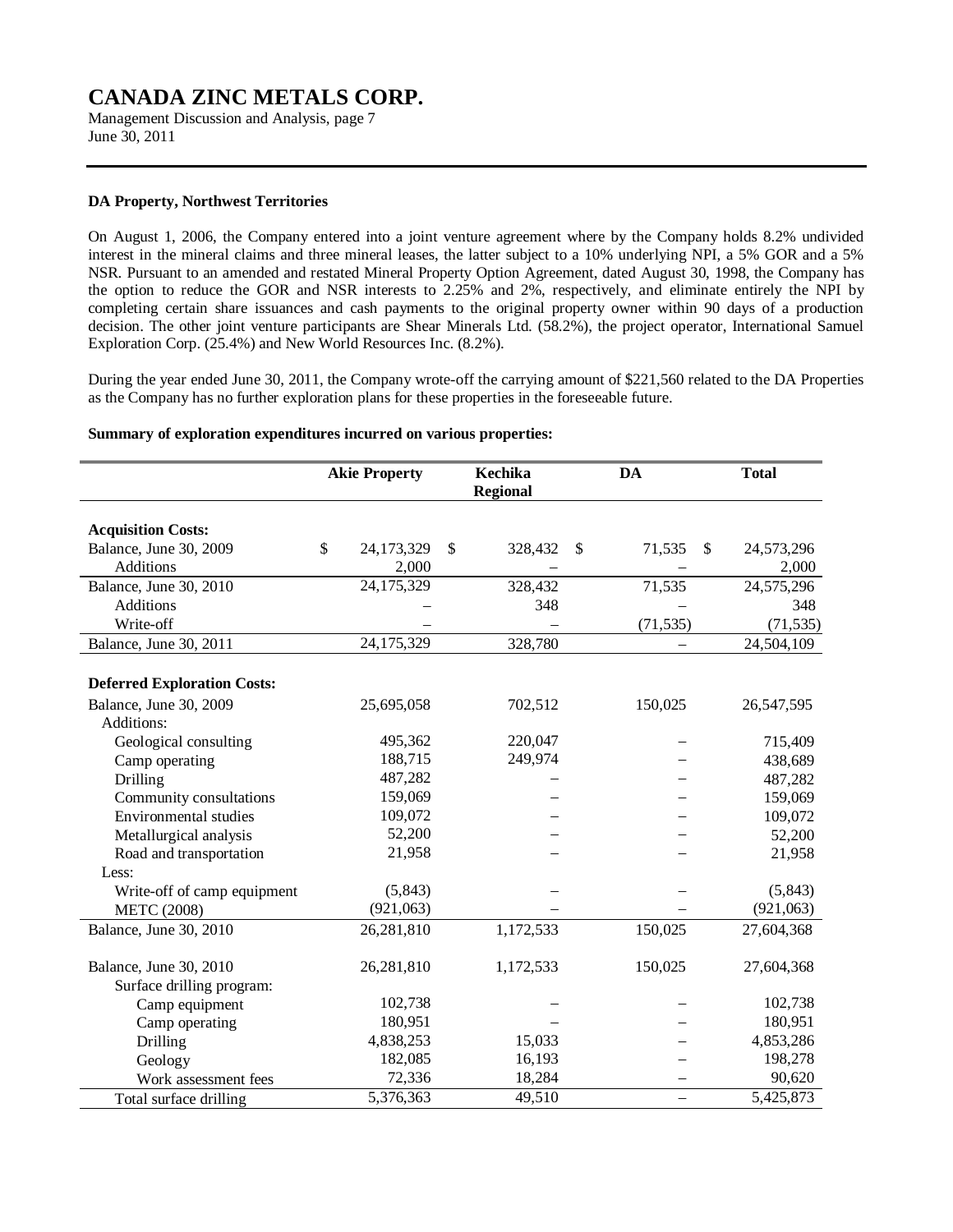Management Discussion and Analysis, page 8 June 30, 2011

| 6,900<br>(1,611,149)<br>32,148,755 | 1,222,043 | (150, 025) | 6,900<br>(150, 025)<br>(1,611,149)<br>33,370,798 |
|------------------------------------|-----------|------------|--------------------------------------------------|
|                                    |           |            |                                                  |
|                                    |           |            |                                                  |
|                                    |           |            |                                                  |
|                                    |           |            |                                                  |
|                                    |           |            |                                                  |
|                                    |           |            |                                                  |
| 8,682                              |           |            | 8,682                                            |
| 92,227                             |           |            | 92,227                                           |
| 236,940                            |           |            | 236,940                                          |
| 210,000                            |           |            | 210,000                                          |
| 1,546,982                          |           |            | 1,546,982                                        |
| 600,177                            |           |            | 600,177                                          |
| 314,953                            |           |            | 314,953                                          |
| 631,852                            |           |            | 631,852                                          |
|                                    |           |            |                                                  |

# **1.3 Selected Annual Information**

The following is a summary of certain financial information concerning the Company for each of the last three most recently completed financial years:

|                                                              | Years ended     |                 |                 |  |  |
|--------------------------------------------------------------|-----------------|-----------------|-----------------|--|--|
|                                                              | 2011            | 2010            | 2009            |  |  |
|                                                              |                 |                 |                 |  |  |
| Interest and other income                                    | \$249,033       | \$36,036        | \$80,256        |  |  |
| Net Loss                                                     | $(\$2,389,363)$ | $(\$9,193,106)$ | $(\$1,733,051)$ |  |  |
| Loss per share                                               | $(\$0.02)$      | (\$0.10)        | $(\$0.02)$      |  |  |
| Total assets                                                 | \$81,527,157    | \$63,441,750    | \$57,815,908    |  |  |
| Total long term liabilities (Future Income Tax<br>Liability) | \$6,021,000     | \$7,040,397     | \$1,514,583     |  |  |
| Cash dividends declared per<br>share for each class of share | \$Nil           | \$Nil           | \$Nil           |  |  |

#### **1.4 Results of Operations**

The following is a discussion of the financial condition, changes in financial condition and results of operations of the Company for the years ended June 30, 2011 and 2010.

During the year ended June 30, 2011, the Company reported a loss of \$2,389,363 or \$0.02 per share compared to a loss of \$9,193,106 or \$0.10 per share during fiscal 2010, a decrease in loss of \$6,803,743. The decrease in loss was primarily due to future income tax ("FIT") recovery of \$963,093 (2010 – future income tax expense of \$5,525,814). The future income tax expenses recorded in fiscal 2010 resulted from the reassessment of differences between tax values of resource properties, which were adjusted for the amount of acquisition costs of Ecstall in fiscal 2007, and accounting values of resource properties in the financial statements of the Company.

The Company's consolidated net loss for the year ended June 30, 2011, not factoring in non-cash transactions of stock-based compensation expense, amortization of office equipment and leasehold improvements, future income tax expense, write-off of resource properties and dividend income received in share purchase warrants, was \$2,275,554 (2010 - \$2,379,100), a decrease of \$103,546.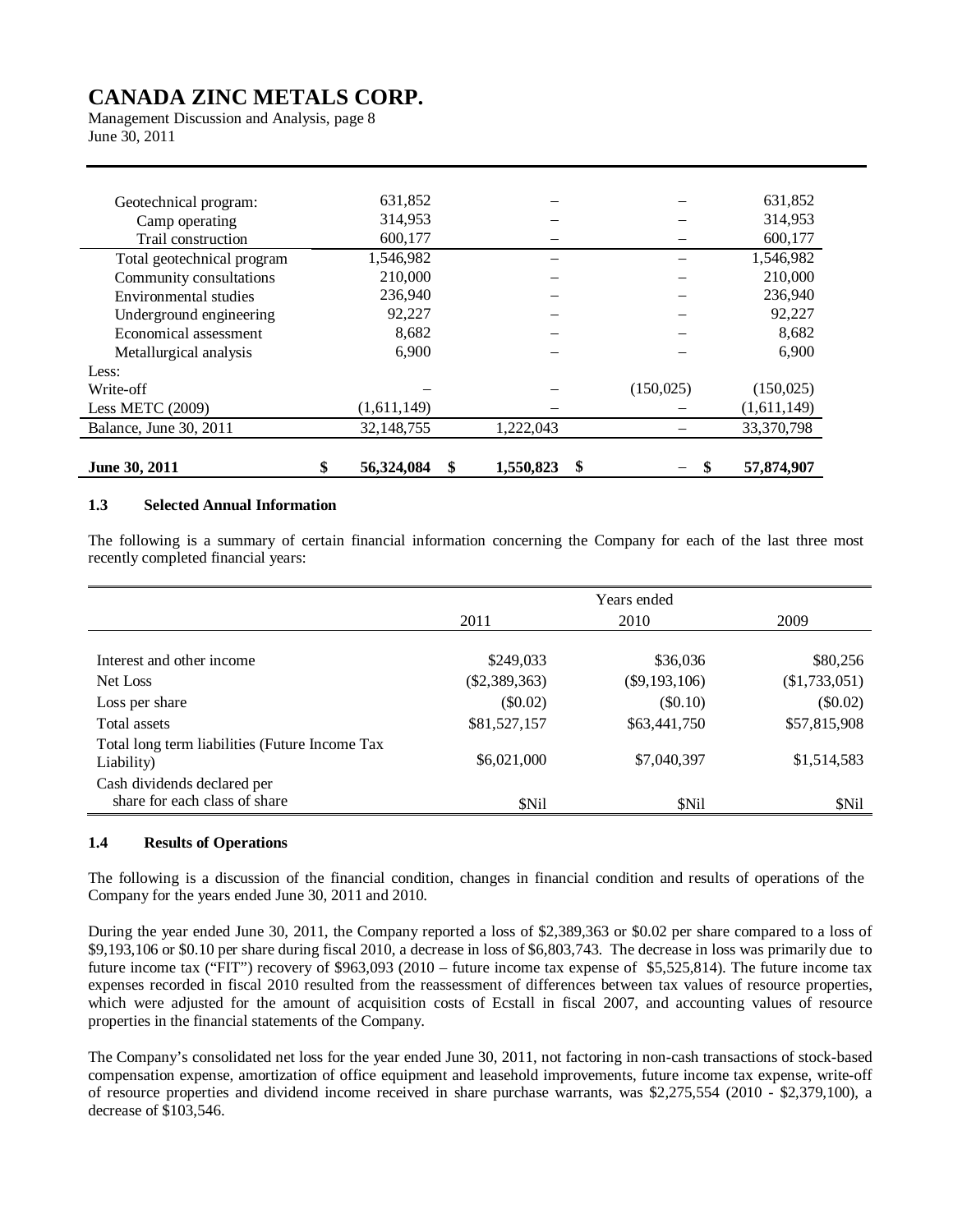Management Discussion and Analysis, page 9 June 30, 2011

#### Interest and other income

Total interest and other income for the year ended June 30, 2011 was \$249,033 compared to \$36,036 during last year. The increase in interest income of \$158,236 was attributable to higher balances on short-term investment deposits and \$54,761 in interest received on the fiscal 2008 METC refund.

For the year ended June 30, 2011, the Company recorded dividend income of \$117,187 for 468,750 share purchase warrants of International Lithium Corp. ("ILC") received in the spin-out of TNR Gold Corp. ("TNR") property interests. In fiscal 2010, the Company invested \$375,000 by subscribing for 1,875,000 units of TNR. In fiscal 2011, pursuant to the spin-out arrangements, the Company exchanged every old common share of TNR for one new share of TNR and one-quarter of a common share of ILC. During the year ended June 30, 2011, the Company sold 68,750 ILC shares at an average price of \$0.26 per share for net cash proceeds of \$17,678, and 68,500 ILC share purchase warrants at an average price of \$0.07 for net cash proceeds of \$4,350, and realized a pre-tax loss of \$18,014 on sale of these securities.

#### General and administration expenses

Total general and administration expenses decreased by \$218,383 due to decreases in flow-through taxes of \$527,161, stockbased compensation of \$309,627, interest expense of \$41,447, and rent of \$2,233, offset by increases in bonuses of \$207,863, consulting fees of \$124,827, director fees of \$3,000, investor relations fees of \$224,428, office and miscellaneous fees by \$14,797, professional fees of \$14,765, regulatory fees of \$16,945, transfer agent fees of \$3,656, travel and promotion of \$31,467 and wages and benefits of \$20,694.

#### Flow-through taxes

In September 2009, the Company issued 7,863,778 flow-through common shares for gross proceeds of \$7,077,400. The flowthrough agreements require the Company to renounce certain deductions for Canadian exploration expenditures incurred on the Company's resource properties. The Company was unable to incur exploration expenditures between the September 2008 flow-through share issuance and December 31, 2009 to the extent it originally anticipated. The Company filed the amendments to eligible Canadian exploration expenditures previously renounced to the flow-through shareholders that subscribed for the Company's common shares in fiscal 2009. As a result of the expenditure shortfall and the amendment of the previous renunciations of explorations expenditures, the Company paid \$601,595 in part XII.6 tax for 2009 and an additional \$54,689 in interest.

As at June 30, 2011, the Company fully spent the required amount of the flow-through funds on eligible exploration expenditures, which were renounced to the flow-through shareholders for the 2010 calendar year.

During the year ended June 30, 2011, the Company accrued \$74,434 in additional part XII.6 tax on flow-through funds raised in 2009 upon receipt of the CRA's flow-through assessment and \$13,242 in penalty. The amounts were paid subsequent to the year ended June 30, 2011.

### Stock-based compensation

The Company recognizes compensation expense for all stock options granted, using the fair value based method of accounting and any cash paid on the exercise of stock options is added to the stated value of common shares. For the year ended June 30, 2011, the Company recorded stock-based compensation expense of \$969,495 (2010 - \$1,279,122) on the vested portion of stock options granted to directors, officers and consultants of the Company. The decrease in stock-based compensation expense was a result of the fewer stock options being granted at lower exercise prices as well as different vesting provisions and changes in valuation assumptions used to calculate a fair value of stock options granted at varying times, such as stock market prices, volatility of stock prices and risk-free interest rates.

#### Consulting fees

The increase in consulting fees by \$124,827 was due to increased business development consulting and financial advisory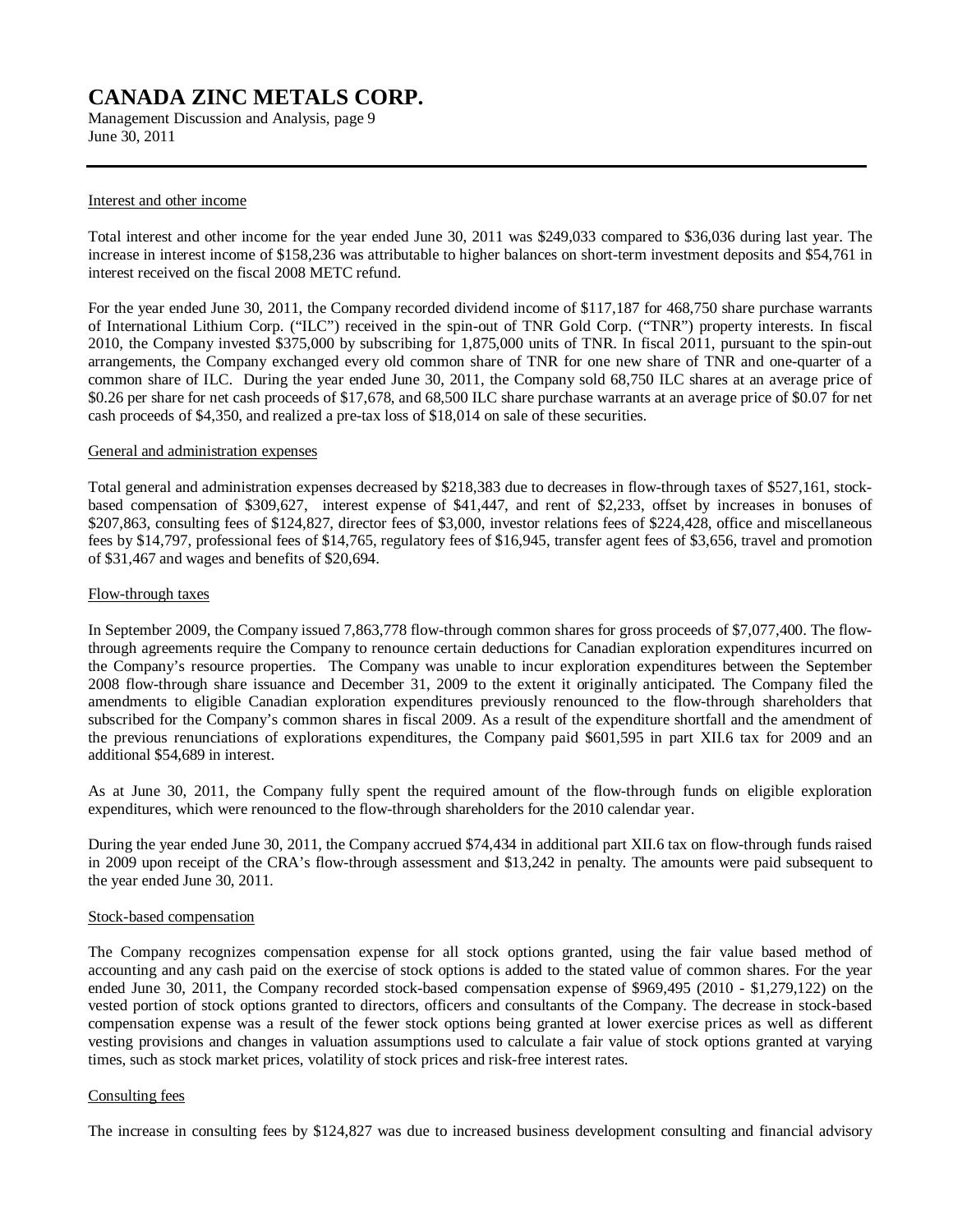Management Discussion and Analysis, page 10 June 30, 2011

services retained during the period.

On October 1, 2009, the Company entered into two separate consulting agreements to provide business development consulting services to the Company for a period of two years for an aggregate monthly fee of approximately \$17,500. One of these agreements was a renewal of the previous agreement of February 1, 2010. During the year ended June 30, 2011, the Company paid a total of \$322,525 in consulting fees in respect of the above agreements including one time bonus fee of \$100,000.

In addition, the Company also paid an aggregate of \$479,517 in consulting fees related to financial advisory services and business development activities carried out in Europe.

Investor relations fees

The increase in investor relations fees by \$224,428 was primarily a result of the Company retaining investor relations services from Translloyd Consulting GmbH ("Translloyd"). The Company engaged Translloyd to provide investor relations and communications services to the Company for a term of six months, renewable thereafter on a month to month basis, in exchange for a fee of \$7,000 per month and approved reimbursable expenses. During the year ended June 30, 2011, the Company paid a total of \$200,816 in investor relations fees and other reimbursements with respect of the above agreement.

The Company also incurred additional costs on its road show in Europe at the end of November 2010, which included various investor presentations and conferences.

Other increases in general and administration expenses were the following:

- (a ) professional fees by \$14,765 for additional tax consultations in connection with the flow-through renunciation amendment;
- (b ) regulatory fees by \$16,945 for filing fees on the investor relations agreement, extension of the normal course issuer bid ("NCIB") and the stock option plan with the TSXV.
- (c ) travel and promotion by \$31,467 for presentations and conferences arranged for various potential and existing investors, including the European road show in November 2010 and the Company's senior management trip overseas in March 2011 to meet with representatives of Tongling Nonferrous Metals Group Holdings Co. Ltd., the Company's largest investor.
- (d ) wages and benefits by \$20,694 due to increases in salaries of exploration and administrative personnel.

# **1.5 Summary of Quarterly Results**

The following is a summary of certain consolidated financial information concerning the Company for each of the last eight reported quarters:

| <b>Ouarter</b> ended | Interest Income |        | Net Earnings<br>(Loss) |             | Earnings (Loss) per<br>share |        |
|----------------------|-----------------|--------|------------------------|-------------|------------------------------|--------|
| June 30, 2011        | Φ               | 75,801 | \$                     | 48.214      |                              | 0.00   |
| March 31, 2011       |                 | 66,892 |                        | (822, 496)  |                              | (0.01) |
| December 31, 2010    |                 | 36,515 |                        | (1,282,097) |                              | (0.01) |
| September 30, 2010   |                 | 69,825 |                        | (332,984)   |                              | (0.00) |
| June 30, 2010        |                 | 13,254 |                        | (6,681,427) |                              | (0.07) |
| March 31, 2010       |                 | 5,013  |                        | (1,233,305) |                              | (0.02) |
| December 31, 2009    |                 | 6,907  |                        | (827, 018)  |                              | (0.01) |
| September 30, 2009   |                 | 10,862 |                        | (451, 356)  |                              | (0.00) |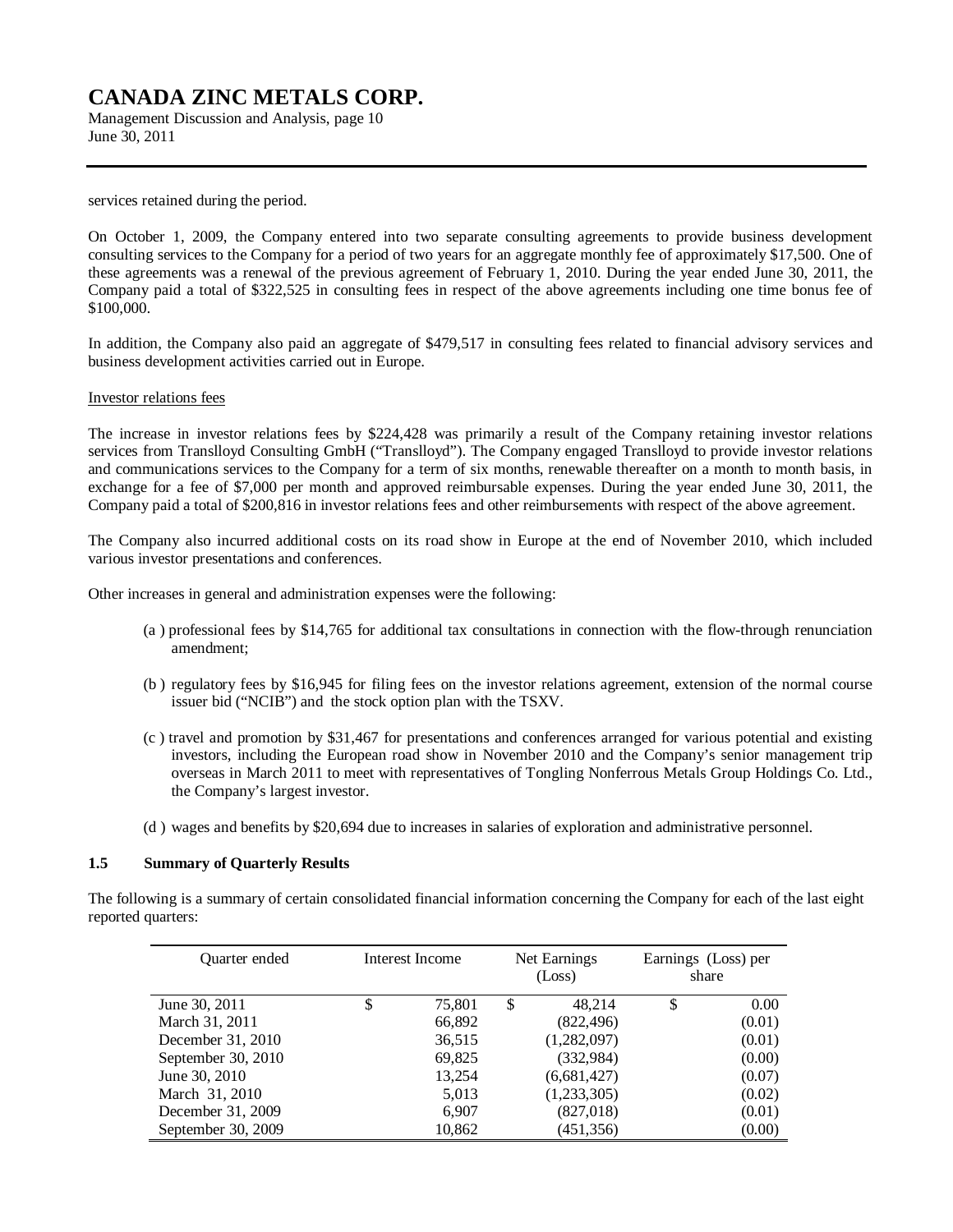Management Discussion and Analysis, page 11 June 30, 2011

The significant changes in loss for the quarter ended:

- a) June 30, 2011 was due to future income tax recovery of \$963,093, stock-based compensation expense of \$95,280 recorded on the vested portion of stock options granted during the prior periods, business development consulting fees of \$188,544, investor relations fees of \$149,243, flow-through taxes of \$74,434, bonuses of \$74,613 and write-off of mineral properties of \$221,560;
- b) March 31, 2011 was due to stock-based compensation expense of \$140,149 recorded on the 150,000 stock options granted to a consultant of the Company during the period and the vested portion of other stock options granted during the prior periods, business development consulting fees of \$136,729 and bonuses of \$360,000;
- c) December 31, 2010 was due to stock-based compensation expense of \$734,066 recorded on 1,870,000 stock options granted during the period and business development consulting fees of \$366,494;
- d) June 30, 2010 was due to future income tax expense of \$5,525,814 resulting from the difference between tax and book values of resource properties, and flow-through taxes of \$559,685 recorded in connection with the amended renunciation of the eligible Canadian exploration expenditures for fiscal 2008;
- e) March 31, 2010 was due to stock-based compensation expense of \$850,232 recorded on 1,320,000 stock options granted during the period and business development consulting fees of \$145,100; and
- f) December 31, 2009 was due to stock-based compensation expense of \$313,062 recorded on 2,360,000 stock options granted during the quarter and consulting fees of \$236,812 paid in connection with business development consulting and financial advisory services carried out in Europe and Asia.

# **1.6/1.7 Liquidity and Capital Resources**

The Company reported working capital of \$21,945,977 at June 30, 2011 compared to working capital of \$9,737,215 at June 30, 2010, representing an increase in working capital of \$12,208,762. Net cash increased by \$6,219,157 from \$9,281,997 at June 30, 2010 to \$15,501,154 at June 30, 2011.

During the year ended June 30, 2011, the Company utilized its cash and cash equivalents as follows:

- (a ) \$2,247,952 was used in operating activities, consisting primarily of general and administrative expenditures and change in non-cash items including the receipt of the 2009 METC refund of \$921,063 and payment of Part XII.6 taxes of \$579,877;
- (b ) \$7,199,737 was used for deferred exploration of resource properties and \$220,000 was posted as a security deposit with government of British Columbia in connection with the underground exploration permit;
- (c ) \$496,425 was used for purchase of marketable securities;
- (d ) \$4,609,000 was invested in fixed rate GICs that bear an average annual interest of 1.5% and mature at various dates up to February 23, 2012;
- (e ) \$117,145 was advanced as a tenant security deposit for a new office lease and \$15,165 was used for the purchase of office equipment and furniture;
- (f ) \$251,550 was generated from the exercise of 895,000 stock options at a weighted average price of \$0.28 per share;
- (g ) \$632,403 was used for the purchase of 1,352,500 common shares of the Company at a weighted average price of \$0.47 under the NCIB, which commenced on July 31, 2009 and was subsequently extended for another 12 months on July 31, 2011;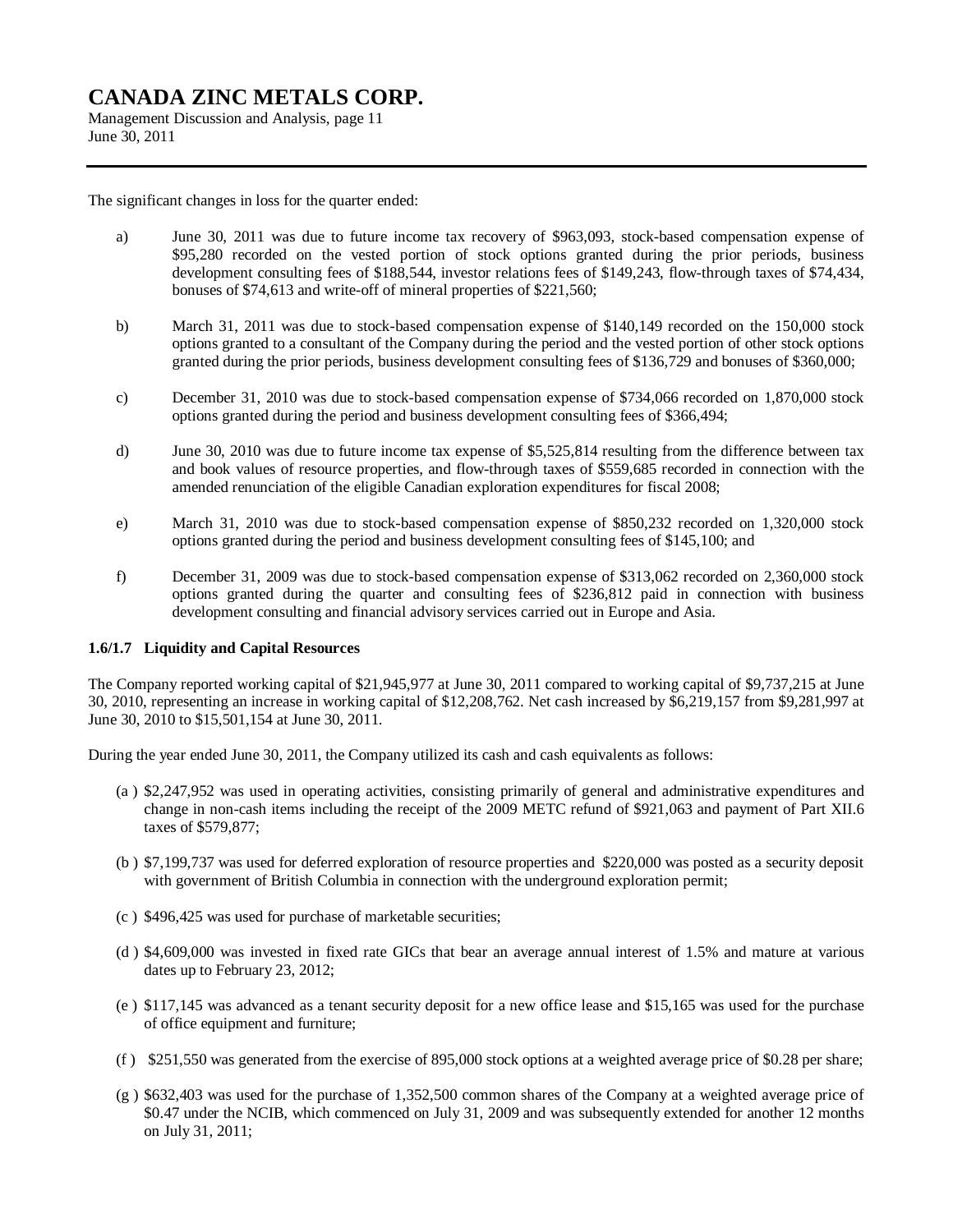Management Discussion and Analysis, page 12 June 30, 2011

- (h ) \$17,952,900 was generated from the non-brokered private placement of 31,386,224 units at a price of \$0.5735 per unit net of share issuance costs totaling \$47,000; and
- (i ) \$3,552,534 was generated from the non-brokered flow-through private placement of 4,845,000 units at a price of \$0.77 per unit net of finder's fee and other share issuance costs totaling \$178,116.

On August 1, 2011, the Company received TSXV approval to purchase at market price up to 6,922,765 common shares, being approximately 5% of the Company's issued and outstanding common shares under the NCIB.

The Company is engaging in a NCIB because it believes that the market price of its common shares at times does not properly reflect the underlying value of the Company. The purpose of the bid is to reduce dilution of the Company's shares and to enhance the potential future value of the Common Shares which remain outstanding, thus increasing long term shareholder value. Purchases connected with this bid will be conducted through Canaccord Genuity Corp.'s offices in Vancouver. The Company will pay the market price of the common shares at the time of acquisition and will not purchase more than 2% of the total issued and outstanding common shares within any 30 day period.

The total NCIB purchases over the past two years are summarized as follows:

|                  | August 1, 2009 to<br>July 31, 2010 | August 1, $2010$ to<br>July 30, 2011 |           | August 1, 2011 to<br>October 26, 2011 |         | <b>Total NCIB</b><br>purchases |           |
|------------------|------------------------------------|--------------------------------------|-----------|---------------------------------------|---------|--------------------------------|-----------|
| Number of shares | 744.000                            |                                      | 1.227,000 |                                       | 806,500 |                                | 2,777,500 |
| Purchase price   | 311.501                            |                                      | 574.472   |                                       | 331.357 |                                | 1,217,330 |

The purchases are made in accordance with the policies and rules of the TSXV. The Company will pay the market price of the common shares at the time of acquisition and will not purchase more than 2% of the total issued and outstanding common shares within any 30 day period.

A total of 2,299,000 common shares repurchased since fiscal 2010, were cancelled and returned to the Company's treasury.

Current assets excluding cash as at June 30, 2011 include short-term investments of \$4,609,000, receivables of \$477,600, which consisted of HST recoverable of \$279,906 and interest receivable on short-term investments of \$197,694, METC recoverable of \$1,611,149, prepaid expenses and exploration deposits of \$378,838 and marketable securities with a fair market value of \$557,260. Current assets excluding cash as at June 30, 2010 consisted of receivables of \$67,972, which consisted of GST recoverable of \$57,473 and interest receivable on short-term investments of \$10,499, METC recoverable of \$921,063, marketable securities of \$450,000 and prepaid expenses of \$373,081.

The Company has applied for the 20% British Columbia Mining Exploration Tax Credit ("METC") and the enhanced tax credit of an additional 10% for Mountain Pine Beetle affected areas, on qualified mining exploration costs incurred by the Company in fiscal 2009. During the year ended June 30, 2011, the Company received Canada Revenue Agency's ("CRA") assessment and preliminary approval of \$1,611,149 in METC for its fiscal 2009 application and recorded this amount in METC recoverable with a corresponding reduction in Resource Properties on the consolidated balance sheet as at June 30, 2011.

Current liabilities as at June 30, 2011 consisted of accounts payable and accrued liabilities of \$1,189,024 (2010 - \$1,295,366) and amounts due to related parties of \$Nil (2010 - \$61,532).

The other sources of funds potentially available to the Company are through the exercise of outstanding stock options. See Item 1.15 – Other Requirements – Summary of Outstanding Share Data. There can be no assurance, whatsoever, that any or all of these outstanding exercisable securities will be exercised.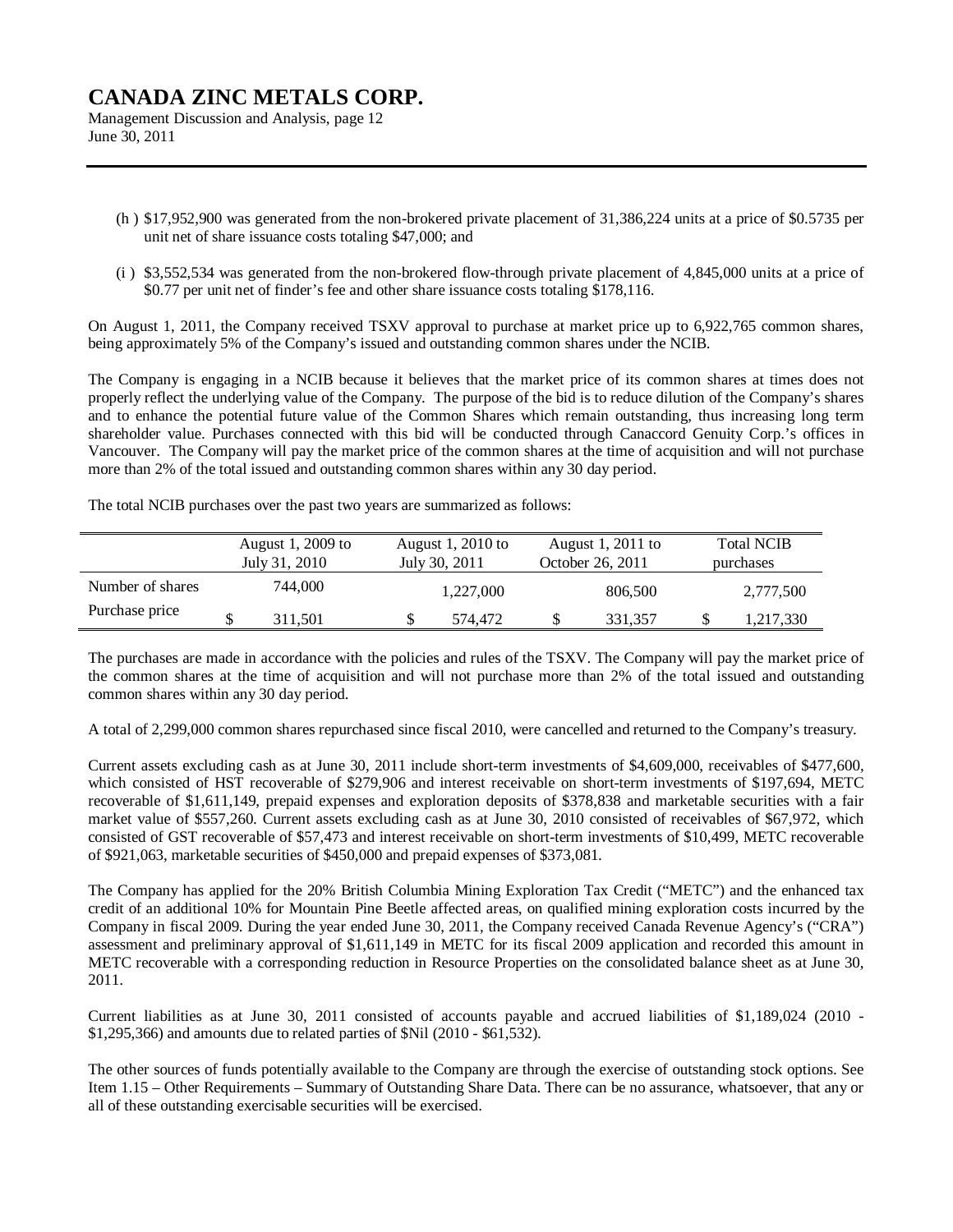Management Discussion and Analysis, page 13 June 30, 2011

The Company has and may continue to have capital requirements in excess of its currently available resources. In the event the Company's plans change, its assumptions change or prove inaccurate, or its capital resources in addition to projected cash flow, if any, prove to be insufficient to fund its future operations, the Company may be required to seek additional financing. Although the Company has been successful in raising the above funds, there can be no assurance that the Company will have sufficient financing to meet its future capital requirements or that additional financing will be available on terms acceptable to the Company in the future.

The Company's overall success will be affected by its current or future business activities. The Company is currently in the process of acquiring and exploring its interests in resource properties and has not yet determined whether these properties contain mineral deposits that are economically recoverable. The continued operations of the Company and the recoverability of expenditures incurred in these resource properties are dependent upon the existence of economically recoverable reserves, securing and maintaining title and beneficial interest in the properties, obtaining necessary financing to explore and develop the properties, and upon future profitable production or proceeds from disposition of the resource properties.

### **1.8 Off-Balance Sheet Arrangements**

The Company does not utilize off-balance sheet arrangements.

# **1.9 Transactions with Related Parties**

During the year ended June 30, 2011:

- (a ) the Company paid or accrued  $$150,000$  (2010  $$150,000$ ) for management fees and  $$60,000$  (2010  $$60,000$ ) for administrative fees to a company partially controlled by a director and an officer of the Company.
- (b ) the Company paid \$15,000 (2010 \$15,000) for consulting services to a company controlled by a director of the Company;
- (c ) the Company paid or accrued \$70,000 (2010 \$Nil) for consulting and geological services fees, included in resource properties, to a company controlled by an officer of the Company;
- (d ) the Company paid or accrued \$Nil (2010 \$148,000) for consulting and geological services fees, included in resource properties, to a company controlled by a former director of the Company;
- (e ) the Company paid \$54,600 that was outstanding as at June 30, 2010 to a company controlled by a former director of the Company;
- (f ) the Company paid \$3,000 (2010-\$Nil) in directors fees;
- (g ) the Company paid bonuses totalling \$434,613 (2010 \$226,750) to a company partially controlled by a director and an officer of the Company.
- (h ) as at June 30, 2011, \$Nil (June 30, 2010 \$6,932) was due to directors and officers of the Company for reimbursement of business expenses.

These transactions were in the normal course of operations and were measured at the exchange amount, which is the amount of consideration established and agreed to by the related parties.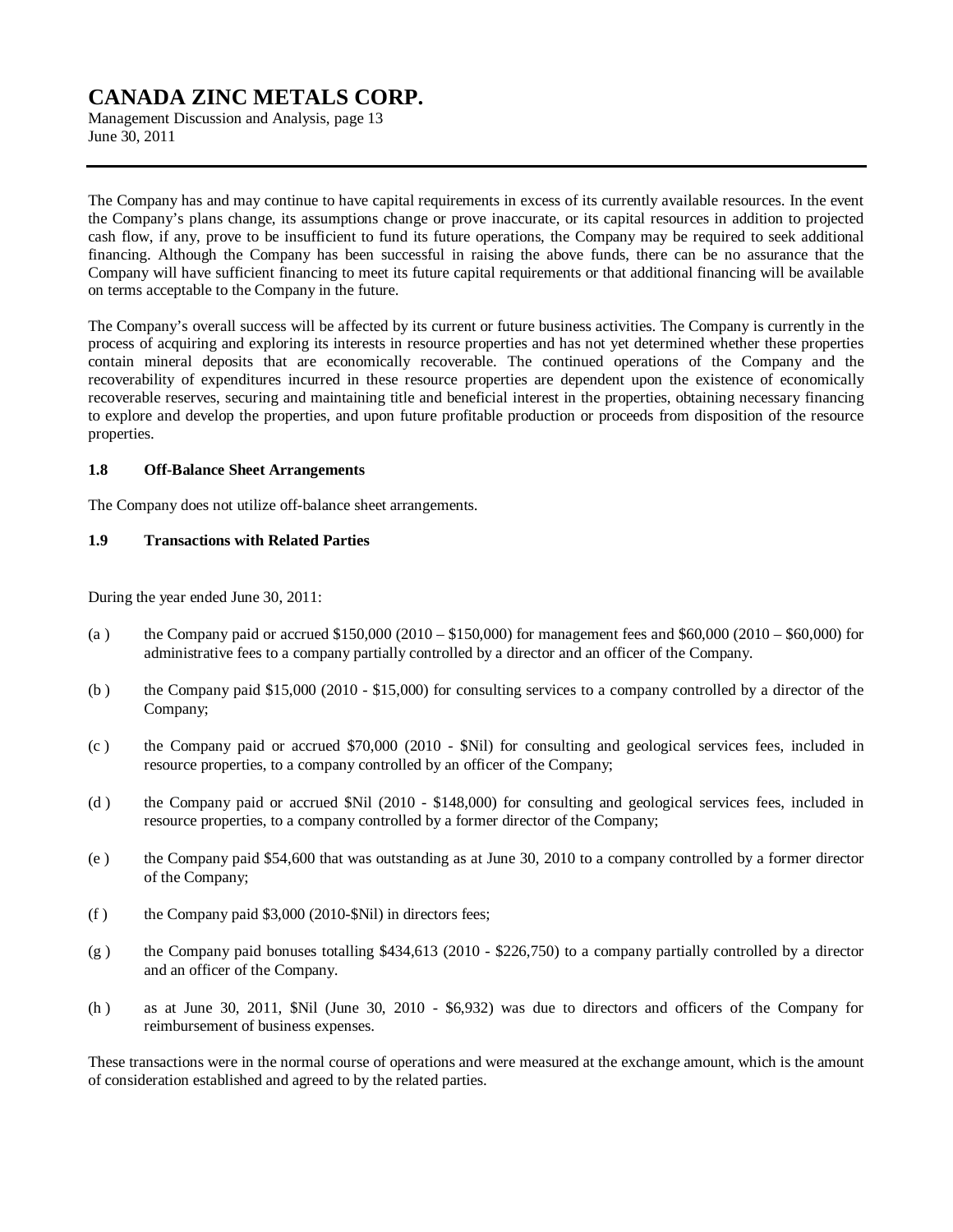Management Discussion and Analysis, page 14 June 30, 2011

# **1.10 Fourth Quarter and Subsequent Events**

During the fourth quarter of fiscal 2011, the Company completed the geotechnical and engineering program on the property, including extension of the access trail to the proposed portal site, excavation of a series of test pits and the completion of five hydrogeological and geotechnical drill holes, and commenced the 2011 Akie exploration program with diamond drilling targeting several key zones along strike from the Cardiac Creek deposit including the NW Extension and the SE Extension.

Subsequent to the year ended June 30, 2011, the Company:

- (a ) received an underground drill permit from the BC government for the Akie project which will facilitate advanced exploration of the Cardiac Creek deposit.
- (b ) sold 70,000 ILC shares at an average price of \$0.18 per share for net cash proceeds of \$12,591, and 290,000 ILC share purchase warrants at an average price of \$0.03 for net cash proceeds of \$9,515.
- (c ) invested \$1,571,358 in 1,939,000 common shares of Oracle Mining Corp. (former Gold Hawk Resources Inc.) through the open market purchases.
- (d ) received the TSXV approval to purchase at market price up to 6,922,765 common shares, being approximately 5% of the Company's issued and outstanding common shares, by way of a normal course issuer bid (the "New Bid") through the facilities of the TSXV. The Bid commenced on August 1, 2011 and will stay open for 12 months.

The purchases are made in accordance with the policies and rules of the TSXV. The Company will pay the market price of the common shares at the time of acquisition and will not purchase more than 2% of the total issued and outstanding common shares within any 30 day period.

- (e ) Repurchased 835,000 of its common share for a total consideration of \$ 344,375 at a weighted average price of \$0.41 per share under the NCIB;
- (f ) 916,500 common shares repurchased through the NCIB were returned to the Company treasury for cancellation.

#### **1.11 Proposed Transactions**

None.

# **1.12 Critical Accounting Estimates**

Not applicable to Venture Issuers.

#### **1.13 Changes in Accounting Policies including Initial Adoption**

The financial information presented in this MD&A has been prepared in accordance with Canadian Generally Accepted Accounting Principles (GAAP). Our significant accounting policies are set out in Note 2 of the audited consolidated financial statements of the Company, as at and for the years ended June 30, 2011 and 2010.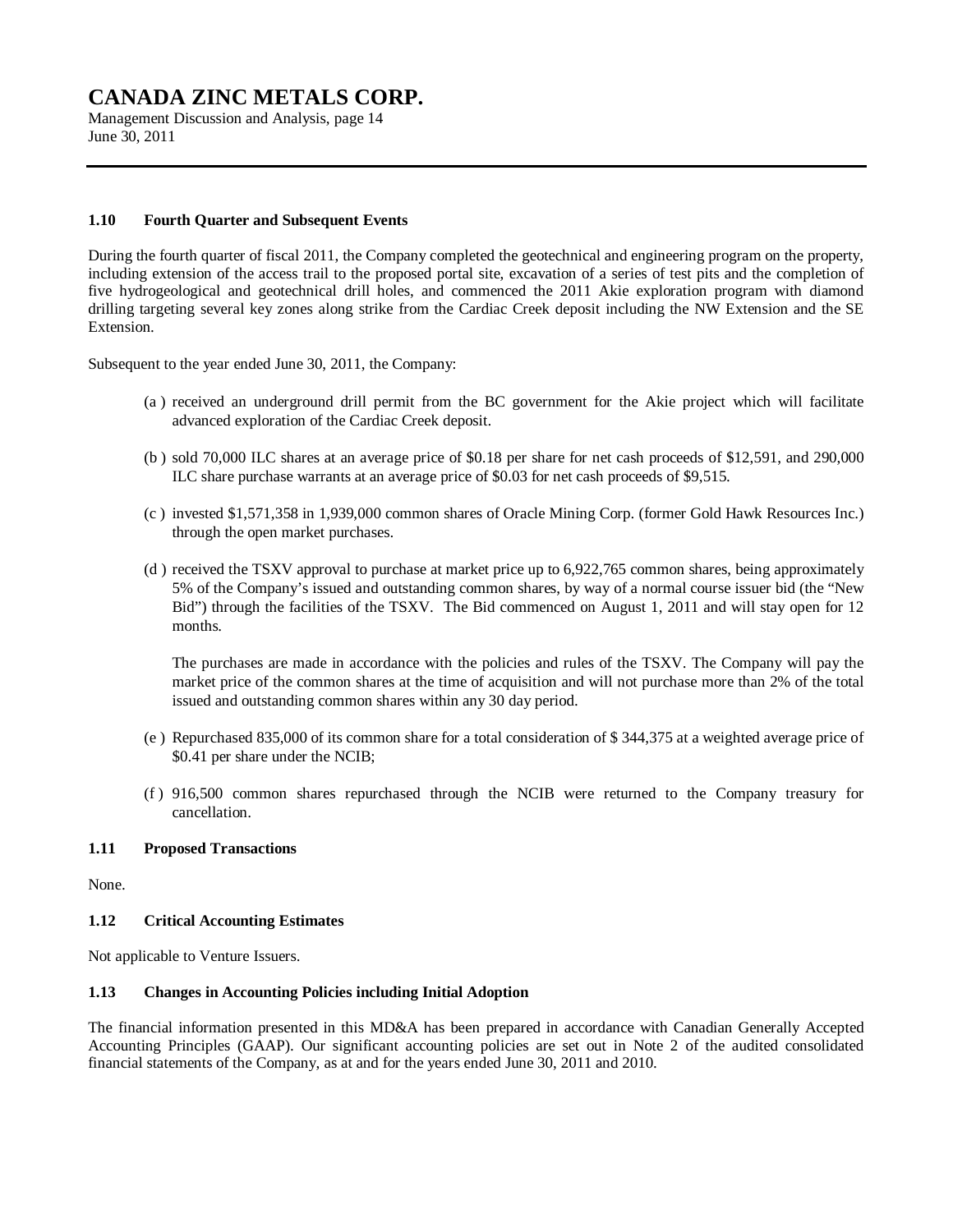Management Discussion and Analysis, page 15 June 30, 2011

# *International Financial Reporting Standards (IFRS)*

In February 2008, the Accounting Standards Board of Canada confirmed that Canadian GAAP for publicly accounting enterprises will be converged with International Financial Reporting Standards ("IFRS") effective for fiscal years beginning on or after January 1, 2011. The Company will therefore be required to report using IFRS commencing with its annual financial statements for the year ended June 30, 2012 which must include the annual results for the year ended June 30, 2011 prepared on the same basis. IFRS uses a conceptual framework similar to Canadian GAAP but there are significant differences on recognition, measurement and disclosures.

Management has completed phase one, IFRS Scoping phase, and now advancing through phase two, the Planning stage. Management prepared a component evaluation of its existing financial statement line items, comparing Canadian GAAP to the corresponding IFRS guidelines, and has identified a number of differences. Many of the differences identified are not expected to have a material impact on the reported results and financial position.

Most adjustments required on transition to IFRS will be made, retrospectively, against opening retained earnings as of the date of the first comparative balance presented based on standards applicable at that time.

IFRS 1, "First-Time Adoption of International Financial Reporting Standards", provides entities adoption IFRS for the first time with a number of optional exemptions and mandatory exceptions, in certain areas, to the general requirement for full retrospective application of IFRS. Set out below are the most significant areas, management has identified to date, where changes in accounting policies may have the highest potential impact on the Company's consolidated financial statements based on the accounting policy choices approved by the Audit Committee and Board of Directors.

# *Impairment of Assets*

Canadian GAAP generally uses a two-step approach to impairment testing: first comparing asset carrying values with undiscounted future cash flows to determine whether impairment exists; and then measuring any impairment by comparing asset carrying values with discounted cash flows. International Accounting Standard (IAS) 36, "Impairment of Assets" uses a one-step approach for both testing and measurement of impairment, with asset carrying values compared directly with the higher of fair value less costs to sell and value in use (which uses discounted future cash flows). This may potentially result in write downs where the carrying value of assets were previously supported under Canadian GAAP on an undiscounted cash flow basis, but could not be supported on a discounted cash flow basis.

# *Share Based Payments*

IFRS and Canadian GAAP largely converge on the accounting treatment for share-based transactions with only a few differences.

Canadian GAAP allows either accelerated or straight line method of amortization for the fair value of stock options under graded vesting. Currently, the Company is using the accelerated method. IFRS 2, on the other hand, allows only the accelerated method.

Under IFRS, the estimate for forfeitures must be made when determining the number of equity instruments expected to vest, while under Canadian GAAP forfeitures can be recognized was they occur.

Upon adoption of IFRS, the Company will change both the method of amortization, which would give rise to an accelerated compensation expense, and the method of forfeiture recognition.

# *Property, Plant and Equipment*

Under IFRS, Property, Plant and Equipment ("PP&E") can be measured at fair value or at cost while under Canadian GAAP, the Company has to carry PP&E on a cost basis and the revaluation is prohibited.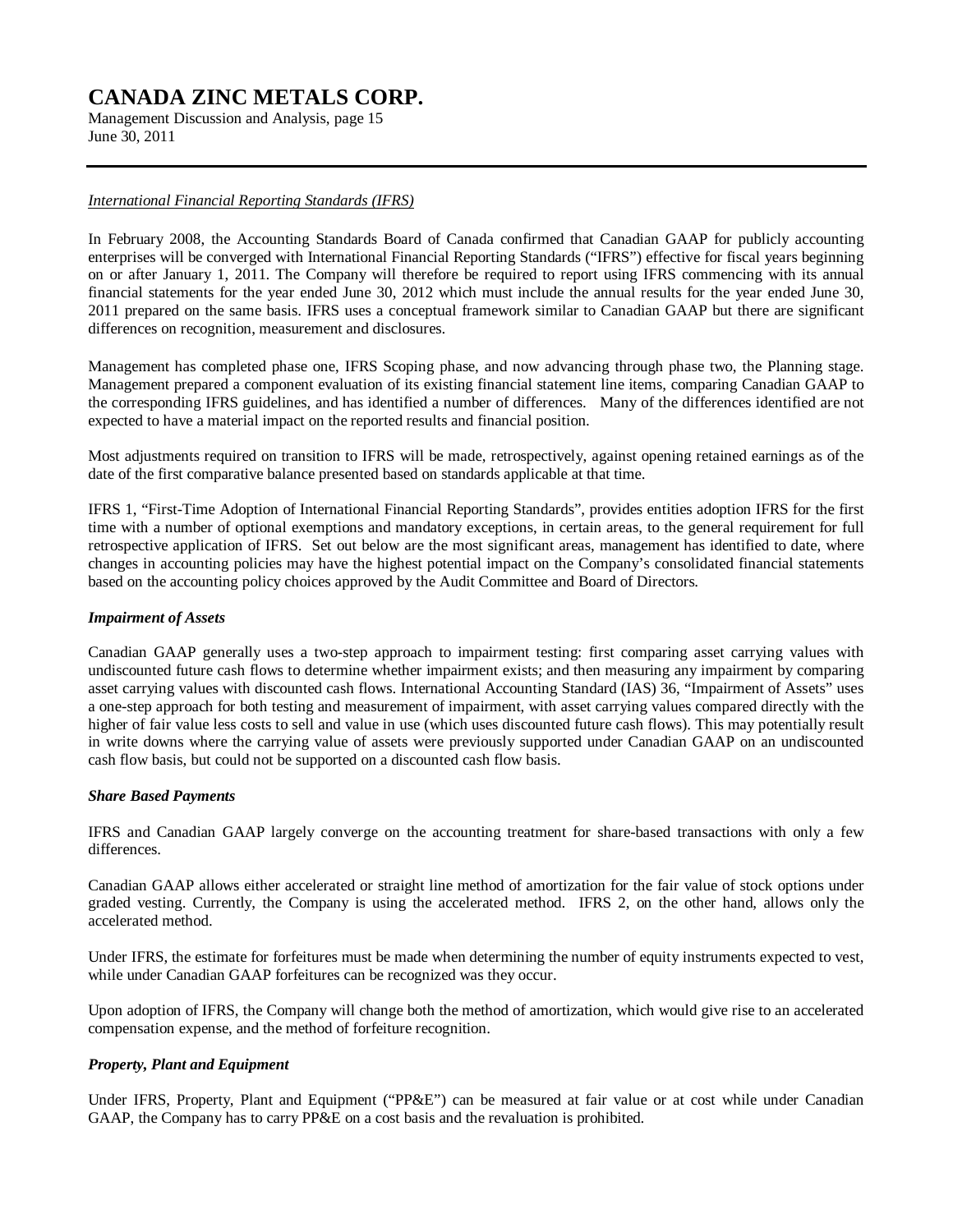Management Discussion and Analysis, page 16 June 30, 2011

Upon adoption of IFRS, the Company has to determine whether to elect a cost model or revaluation model. Management has decided to adopt the cost model.

In accordance with IAS 16 "Property, Plant and Equipment", upon acquisition of significant assets, the Company will need to allocate an amount initially recognized in respect of an asset to its component parts and accounts for each component separately when the components have different useful lives or the components provide benefits to the entity in a different pattern.

#### *Future Income Taxes*

Like Canadian GAAP, deferred income taxes under IFRS are determined using the liability method for temporary differences at the balance sheet date between the tax bases of assets and liabilities and their carrying amounts for financial reporting purposes, and by generally applying tax rates applicable to the Company to such temporary differences. Deferred income taxes relating to temporary differences that are in equity are recognized in equity and under IFRS subsequent adjustments thereto are backward traced to equity.

IFRS prohibits recognition where deferred income taxes arise from the initial recognition of an asset or liability in a transaction that is not a business combination and, at the time of the transaction, affects neither accounting nor taxable net earnings. The Company expects the impact of implementing IAS 12, Income Taxes to not have an impact on the financial statements. However, as events and circumstances of the Company's operations change that give rise to future income taxes, IAS 12 will be applied.

As the Company elects and approves the IFRS accounting policy for each of the areas above, management will determine and disclose impact of the IFRS adoption at the transition date on our financial statements. The International Accounting Standards Board will also continue to issue new accounting standards during the conversion period and, as a result, the final impact of IFRS on the Company's consolidated financial statements will only be measured once all the IFRS applicable accounting standards at the conversion date are known.

Based on management assessment of the information system currently used by the Company, all information required to be reported under IFRS will be available with minimal system changes.

One of the more significant impacts identified to date of adopting IFRS is the expanded presentation and disclosures required. Disclosure requirements under IFRS generally contain more breadth and depth than those required under Canadian GAAP and, therefore, will result in more extensive note references. The Company is continuing to assess the level of presentation and disclosures required to its consolidated financial statements.

#### **1.14 Financial Instruments and Other Instruments**

Please see Note 2 of the audited consolidated financial statements of the Company, as at and for the years ended June 30, 2011 and 2010.

#### **1.15 Other Requirements**

#### **Summary of outstanding share data as at October 26, 2011:**

- (1) Authorized: Unlimited common shares without par value
	- Issued and outstanding: 137,538,638
- (2) Stock options outstanding: 7,960,000
- (3) Share purchase warrants 20,615,612